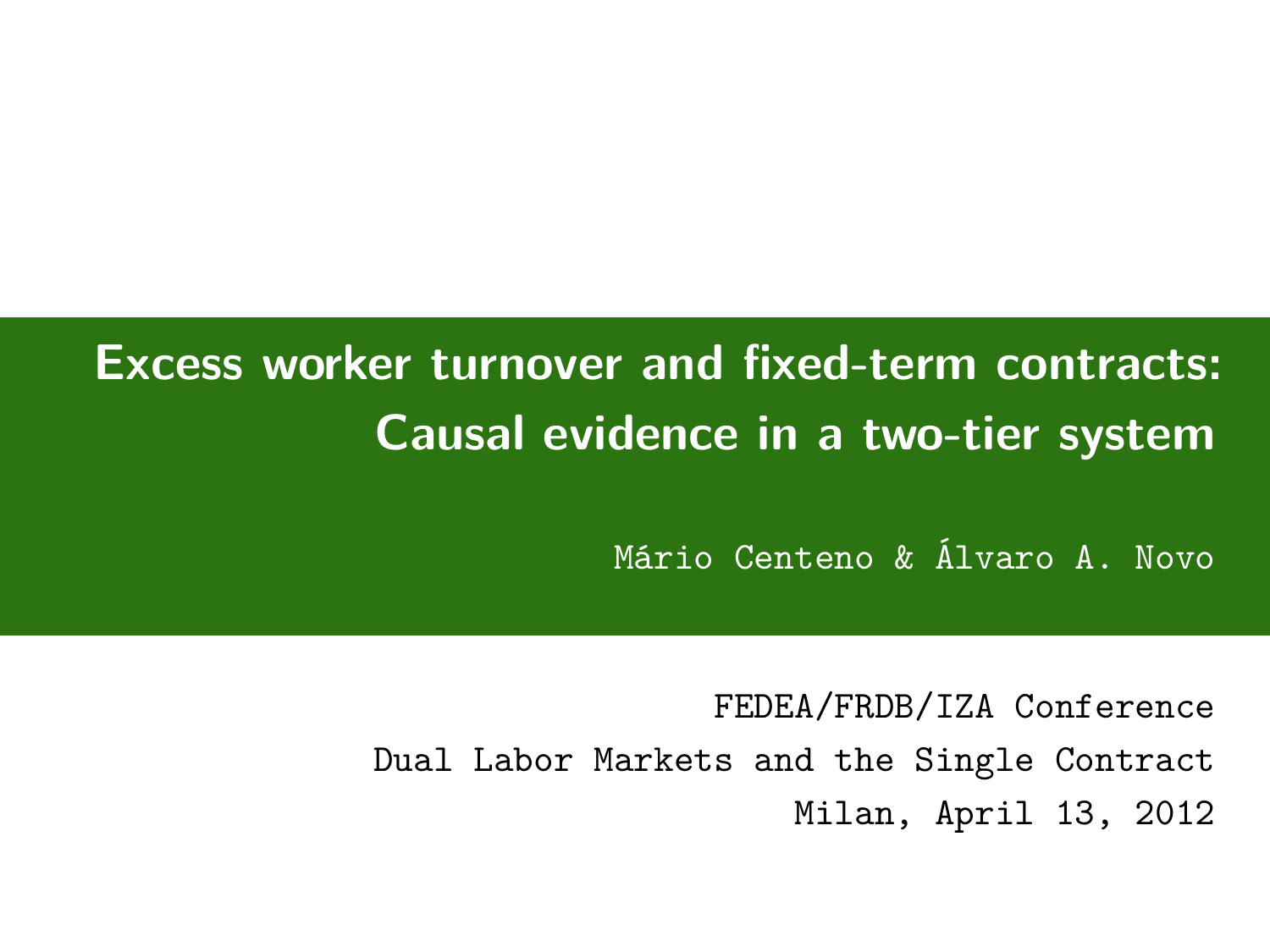# **Synopsis**

Portuguese firms engage in **intense reallocation**, comparable with other economies.

High intensity is possible in rigid, but **segmented**, labor markets. It does not mean that most workers rotate (Hall 1982 and Ureta 1992).

**Two-tier system**: Widening the **protection gap** between contracts causes a large burden of the **excess worker turnover** on **fixed-term contracts**. Strong **substitutability** of contract types.

In line with Abowd et al. (1999), Boeri (2010), Bentolila et al. (2011), and Cahuc et al. (2012).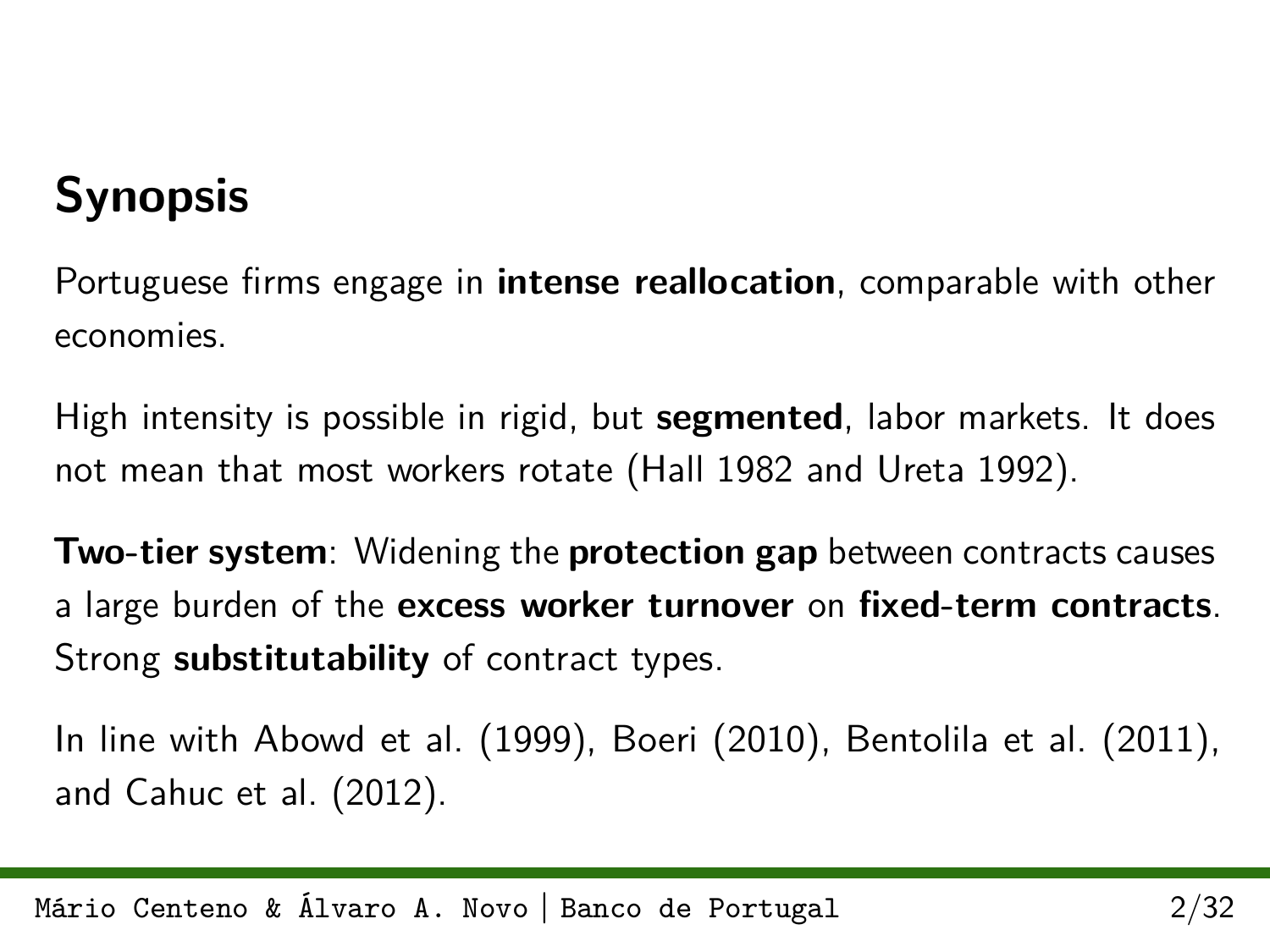### **Outline**

- **[1 Two-tier systems](#page-3-0)**
- **[2 Portuguese labor market institutions](#page-5-0)**
- **[3 Data](#page-7-0)**
- **[4 Job and worker flows concepts](#page-9-0)**
- **[5 Aggregate flows](#page-11-0)**
- **[6 Match survival and fixed-term contracts](#page-15-0)**
- **[7 Quasi-experiment](#page-18-0)**
- **[8 Regression analysis](#page-26-0)**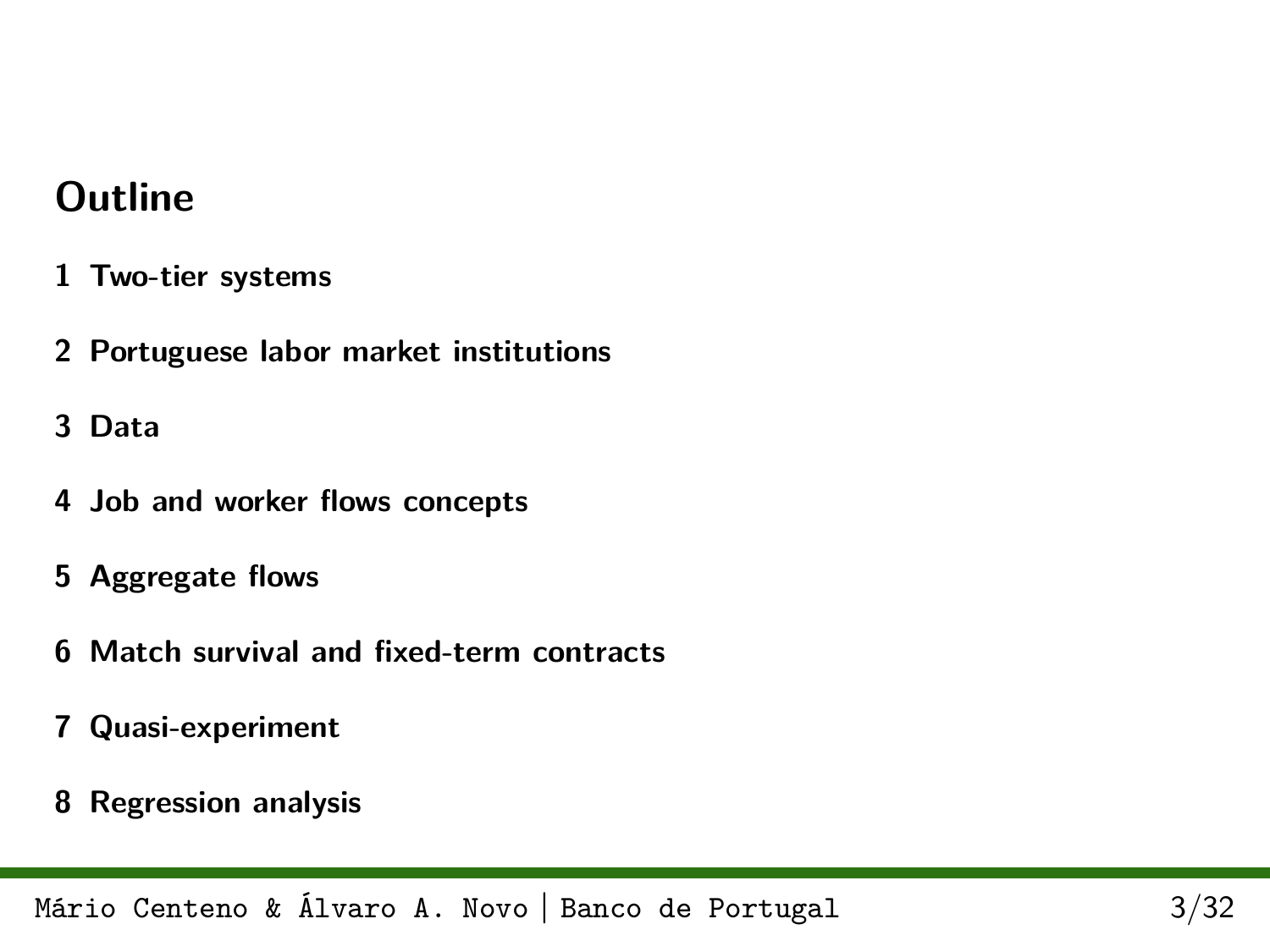<span id="page-3-0"></span>**1 Two-tier systems**

Mário Centeno & Álvaro A. Novo **|** Banco de Portugal 4[/32](#page-31-0)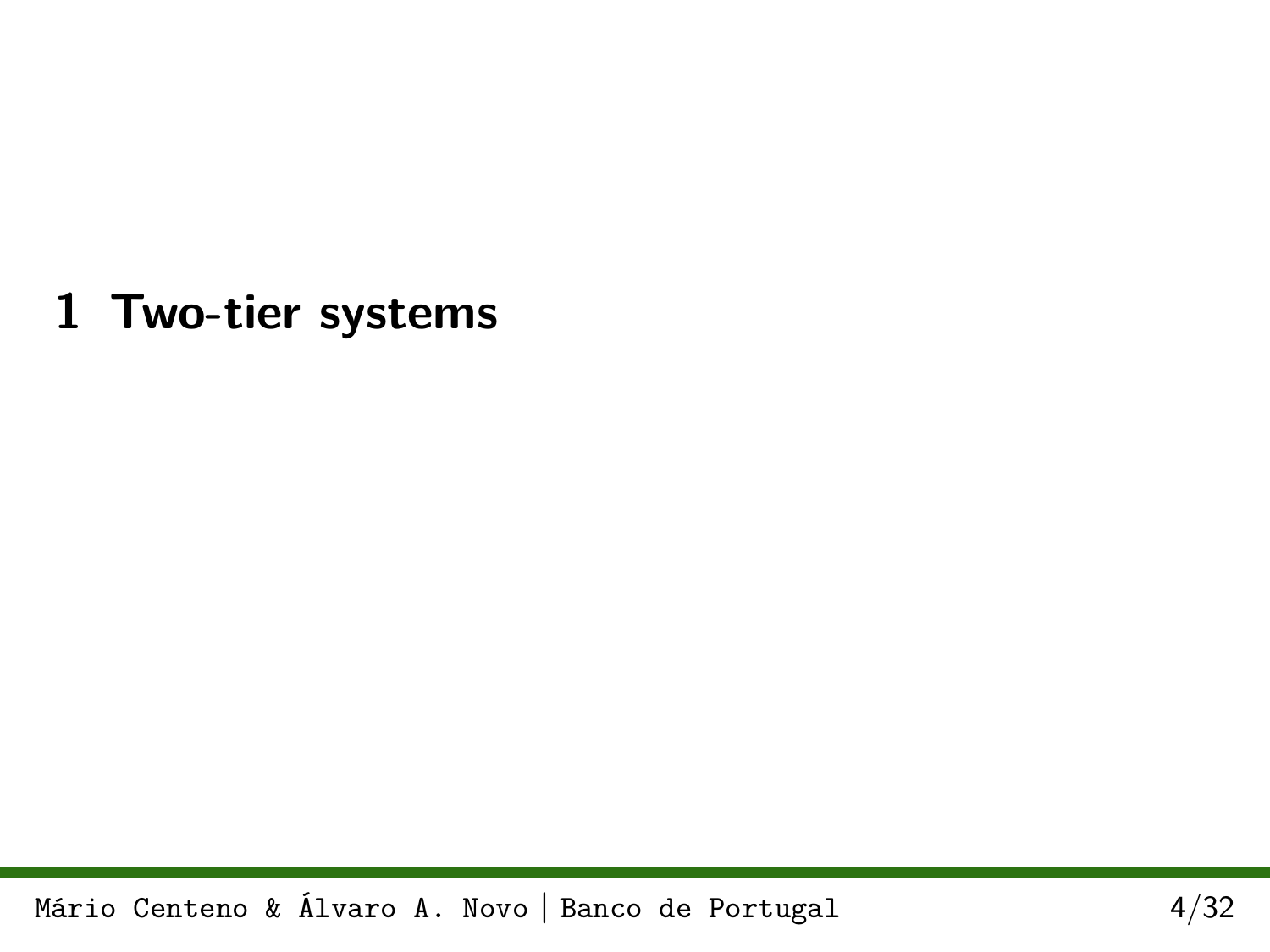### **Legislation**

The most common labor market reforms involved **fixed-term contracts**, with lower dismissal costs. The regulation of **permanent contracts was left unchanged**, generating **two-tier systems**.

#### **Literature**

Analyze the **role of fixed-term contracts** (FTC) in the matching process:

- 1. Abowd, Corbel & Kramarz (1999)
- 2. Boeri (2010), Bentolila, Cahuc, Dolado & Le Barbanchon (2011), and Cahuc, Charlot, & Malherbet (2012)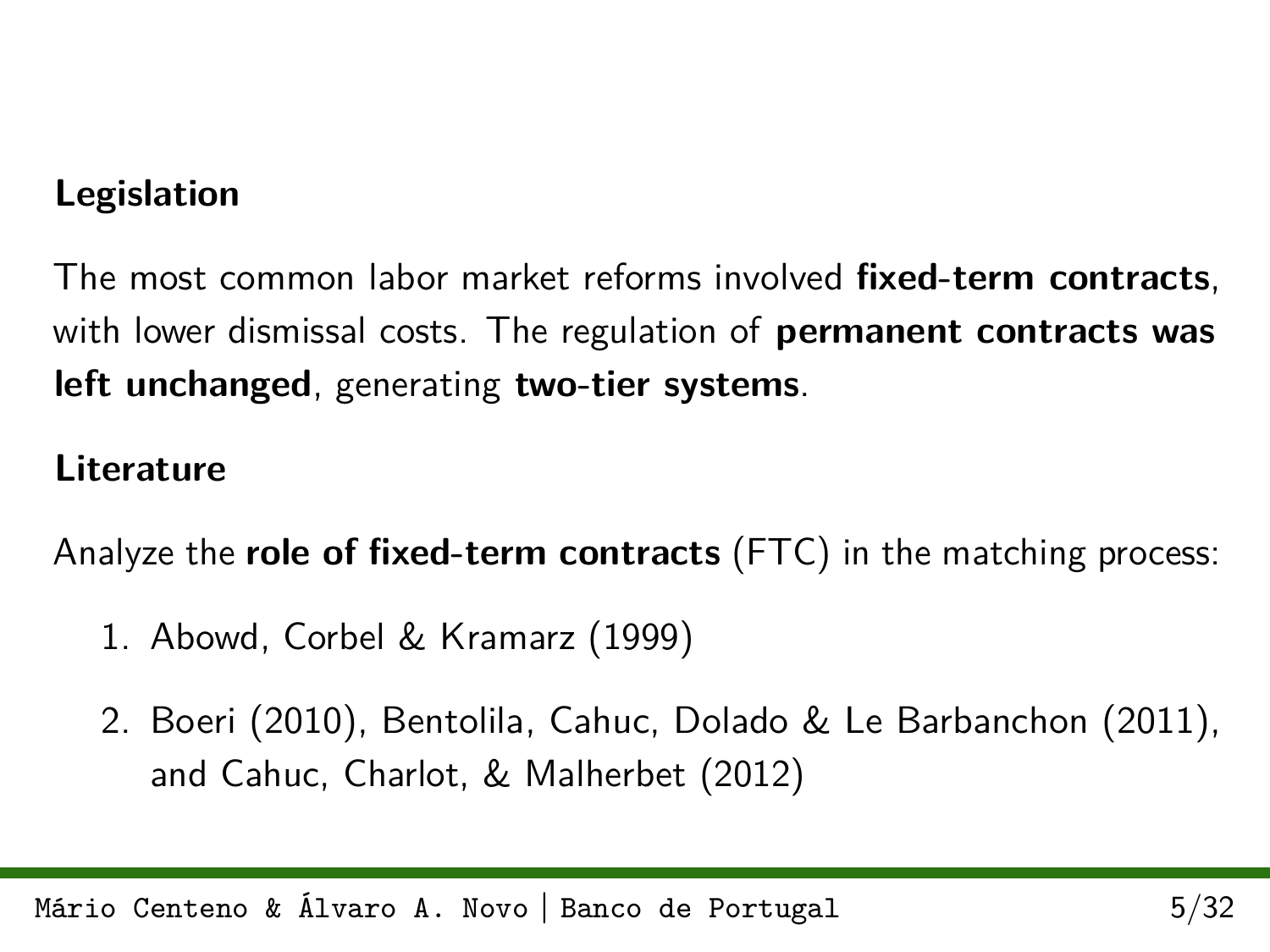# <span id="page-5-0"></span>**2 Portuguese labor market institutions**

Mário Centeno & Álvaro A. Novo **|** Banco de Portugal 6[/32](#page-31-0)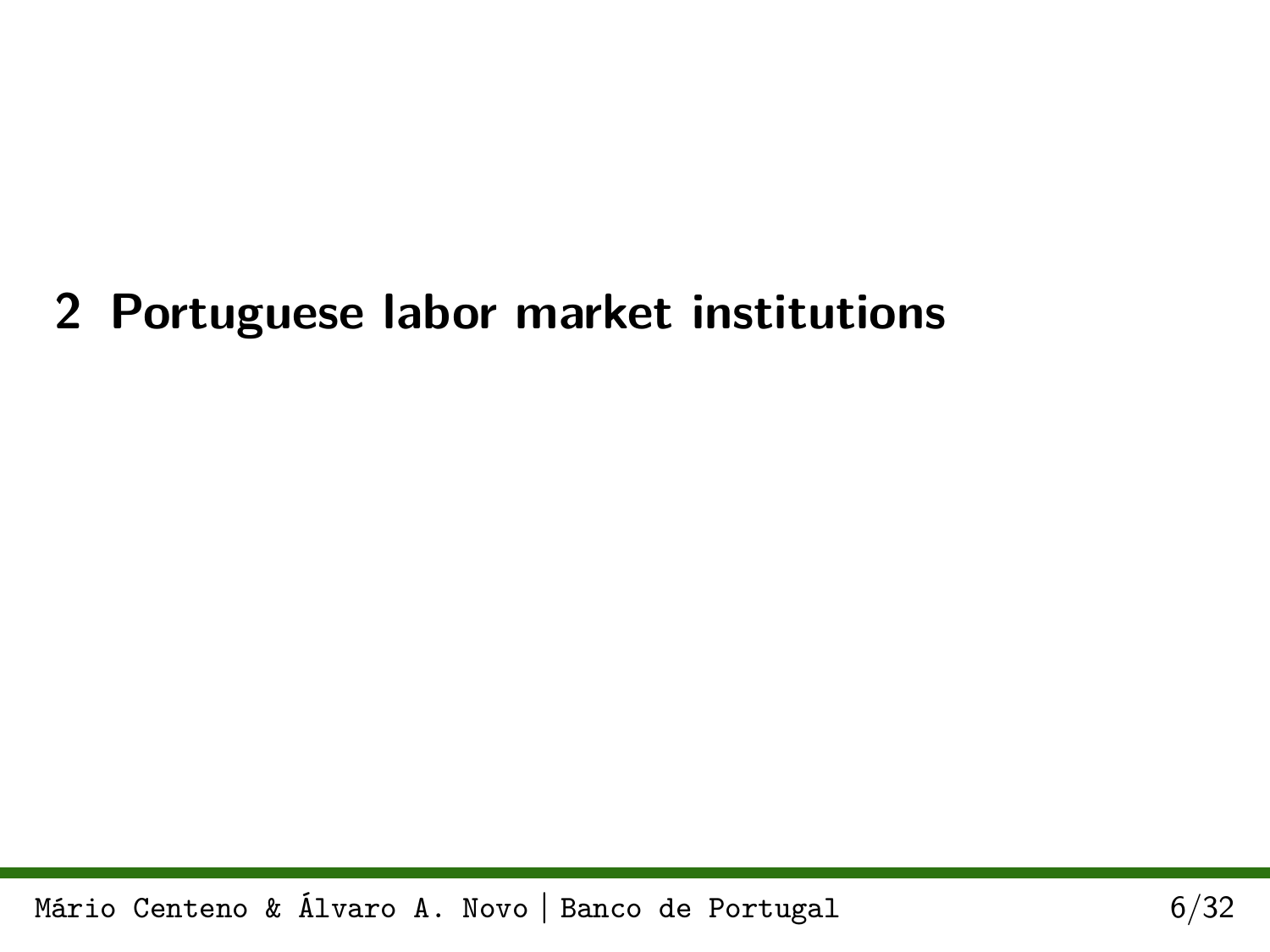FTC introduced in **1976**, but revised several times since.

- 1. Offered **concurrently** with permanent contracts.
- 2. Can be used for **all levels** of qualifications and most tasks.
- 3. Could be renewed for **up to 3 years**; in 2004-09, **up to 6**.
- 4. **Severance payment**: 2 days/month if tenure  $> 1$  year; 3 days otherwise. In permanent contracts typically 2.5 days (1 month/year)
- 5. **Procedural costs**: largest difference; absent at end of FTC.

Quadros de Pessoal: The **share of FTC** increased from **20.8%** in 2002, to **27.9%** in 2008; +7.1 p.p.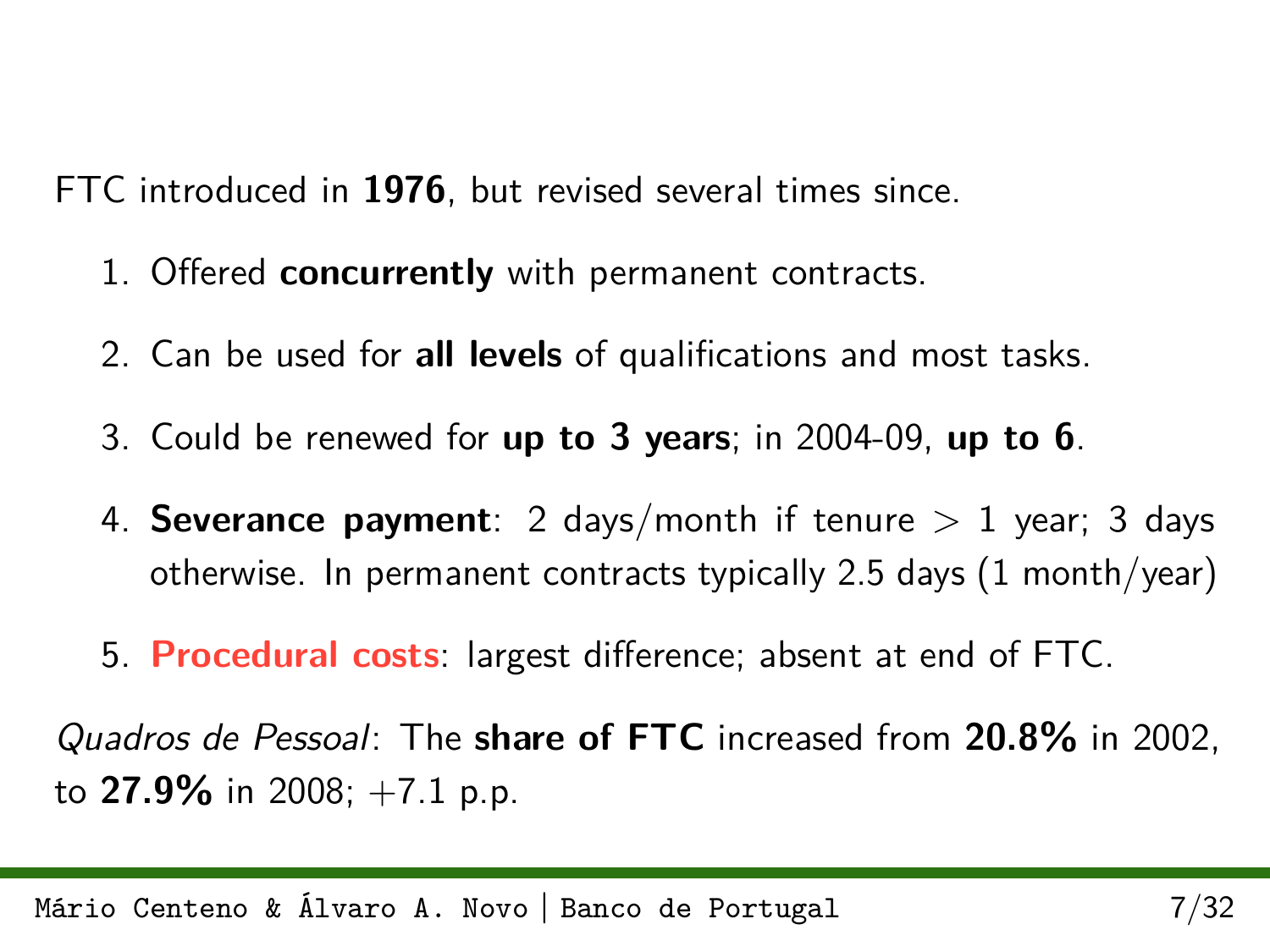# <span id="page-7-0"></span>**3 Data**

Mário Centeno & Álvaro A. Novo **|** Banco de Portugal 8[/32](#page-31-0)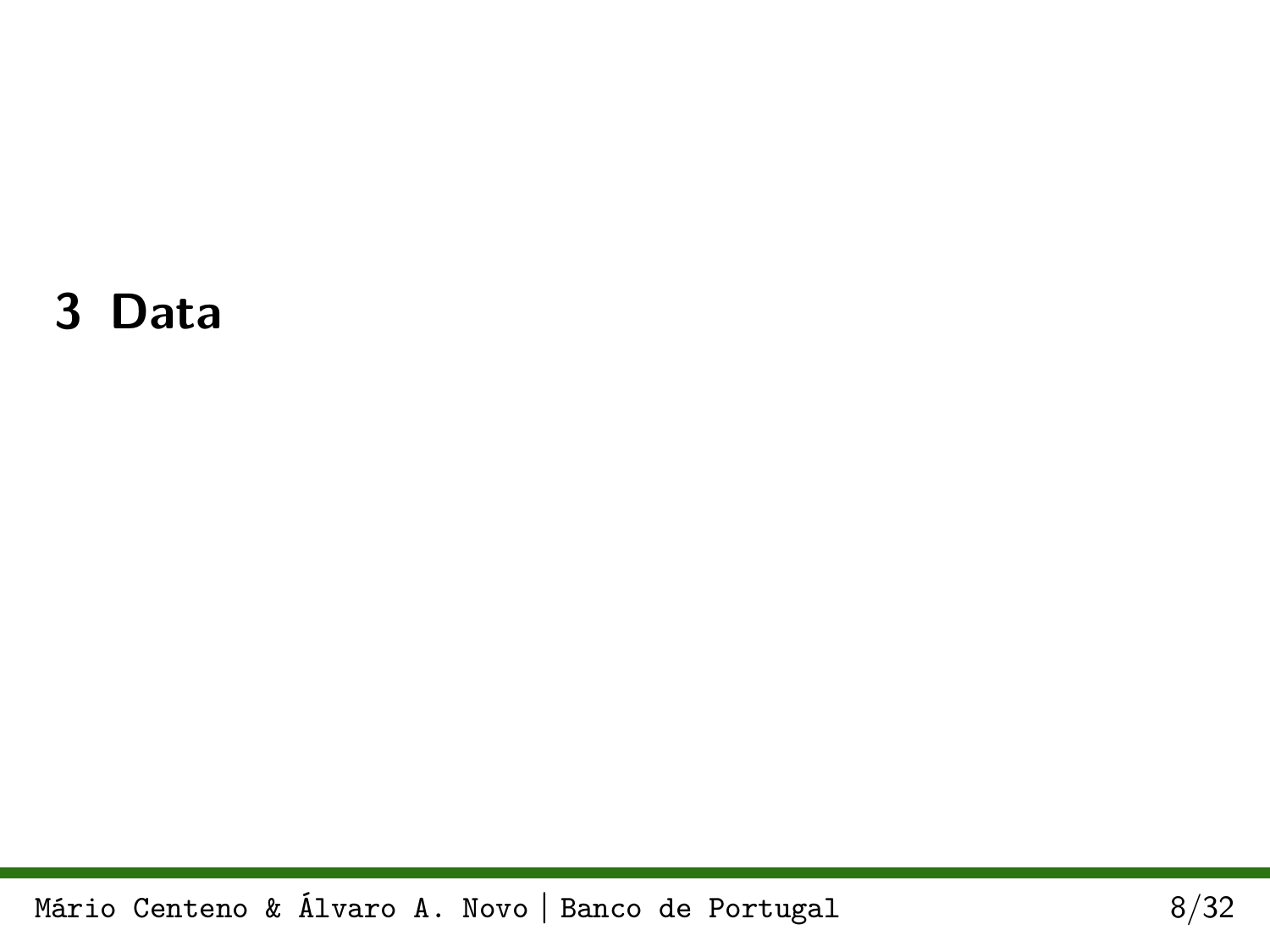Two **employer-employee matched administrative sources**.

1. **Social Security Records**: Monthly, Jan., 2000 – Dec., 2009

a) Unique source: **All mandatory** social security contributions.

2. **Quadros de Pessoal**: Annual, 2002 – 2008

a) Covers 'all' firms; widely used to study the Portuguese economy.

**Cross-validation**: 98% of all employer-employee matches are in the two datasets.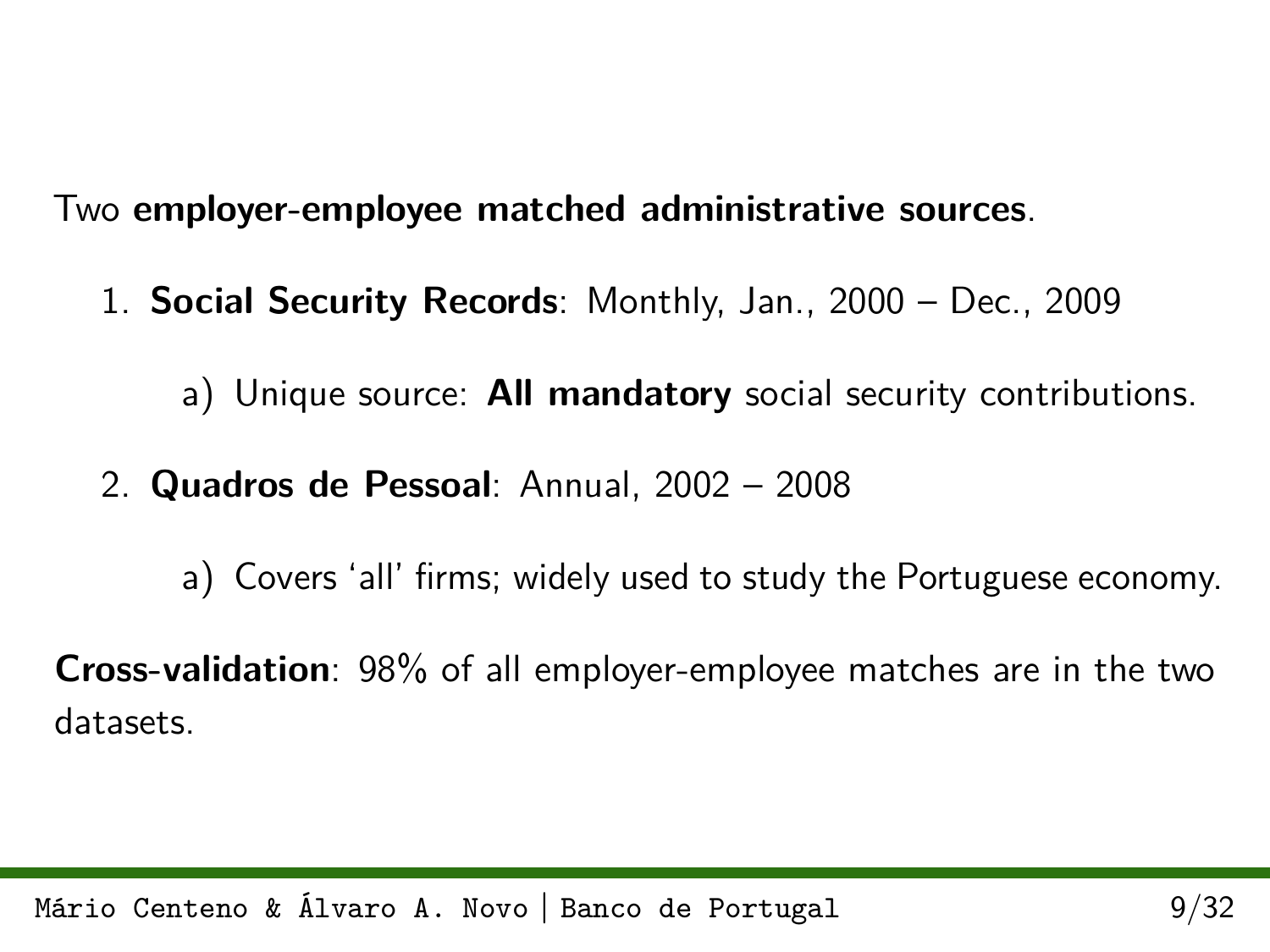### <span id="page-9-0"></span>**4 Job and worker flows concepts**

Mário Centeno & Álvaro A. Novo **|** Banco de Portugal 10[/32](#page-31-0)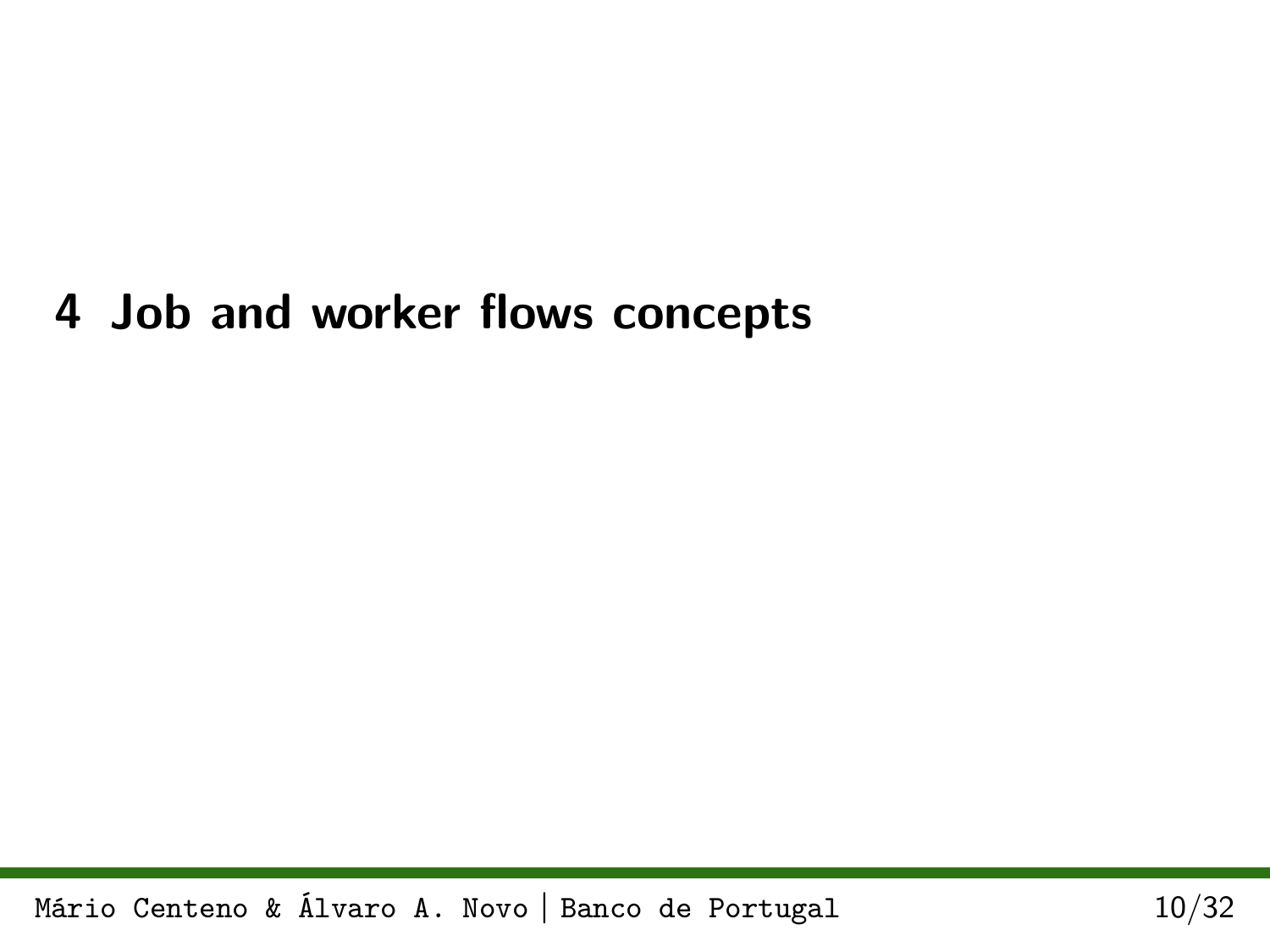**Excess worker turnover (churning)**

$$
EWT_{t} = \frac{\textrm{Hires}_{t} + \textrm{Separations}_{t} - |\textrm{Hires}_{t} - \textrm{Separations}_{t}|}{(\textrm{Emplogment}_{t-1} + \textrm{Emplogment}_{t})/2}
$$

**Excess worker turnover by contract type**

$$
EWT_t \neq EWT_t^{OEC} + EWT_t^{FTC}
$$

**Example**: Firm with 50 workers; replaces **10 OEC** with **10 FTC** workers.

$$
EWT = 40\%; \quad EWT^{OEC} = EWT^{FTC} = 0\%
$$

Mário Centeno & Álvaro A. Novo **|** Banco de Portugal 11[/32](#page-31-0)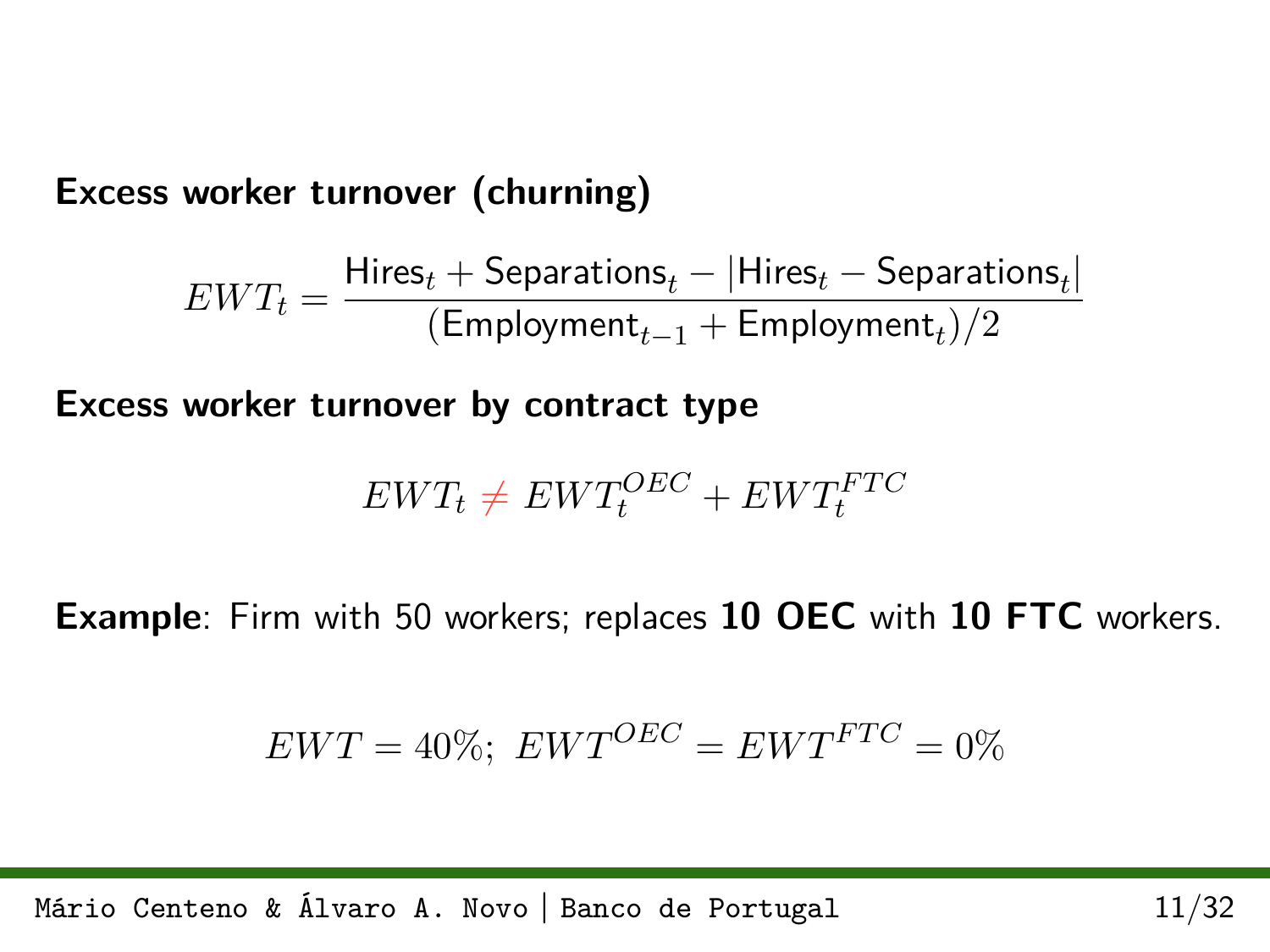<span id="page-11-0"></span>**5 Aggregate flows**

Mário Centeno & Álvaro A. Novo **|** Banco de Portugal 12[/32](#page-31-0)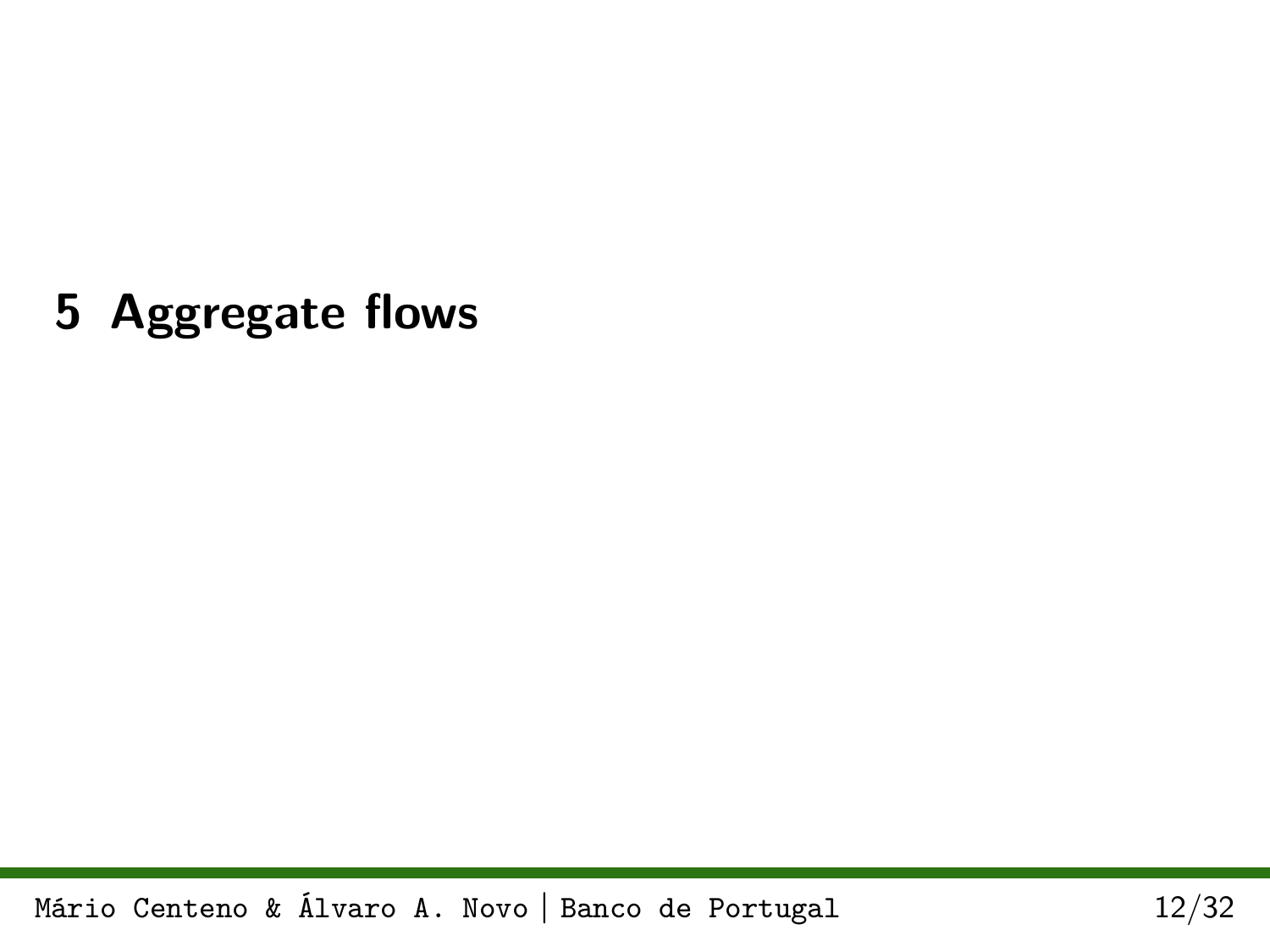### **Job and worker flows in Portugal and the United States**

|                                                               | Job<br>Creation |               | Job                                                           |                   | Hiring/<br>JC | Separation/<br>JD           |
|---------------------------------------------------------------|-----------------|---------------|---------------------------------------------------------------|-------------------|---------------|-----------------------------|
|                                                               | (1)             | Hiring<br>(2) | Destruction<br>(3)                                            | Separation<br>(4) | (5)           | (6)                         |
|                                                               |                 |               |                                                               | Annual            |               |                             |
| (1) Portugal (2001-2009)                                      | 12.7            | 25.2          | 11.9                                                          | 24.5              | 2.0           | 2.1                         |
| (2) Portugal (2001-2006)                                      | 12.8            | 25.4          | 12.0                                                          | 24.7              | 2.0           | 2.1                         |
| $(3)$ USA $(2001-2006)$                                       | 14.6            | 28.5          | 13.7                                                          | 28.0              | 2.0           | 2.0                         |
| (4) Ratio PT/USA (2001-2006)                                  | 0.88            | 0.89          | 0.88                                                          | 0.88              |               |                             |
|                                                               |                 |               |                                                               | Quarterly         |               |                             |
| (5) Portugal (2001:Q1-2009:Q4)                                | 5.0             | 9.2           | 4.9                                                           | 9.0               | 1.8           | 1.8                         |
| (6) Portugal (2001:Q1-2006:Q4)                                | 5.2             | 9.4           | 5.0                                                           | 9.2               | 1.8           | 1.8                         |
| $(7)$ USA $(2001:Q1-2006:Q4)$                                 | 7.9             | 14.9          | 7.6                                                           | 14.8              | 1.9           | 1.9                         |
| (7a) USA (QWI, 1993:Q1-2010:Q1)                               | 6.1             |               | 5.9                                                           |                   |               |                             |
| (8) Ratio PT/USA (2001:Q1-2006:Q4)<br>(8a) Ratio PT/USA (QWI) | 0.66<br>0.85    | 0.63          | 0.66<br>0.85                                                  | 0.62              |               |                             |
| $\sim$<br><b>P.</b> LAIR<br>$\cdots$<br>$\sim$ $\sim$         | $n - n$         |               | $1.101 \pm 0.1$ $\rightarrow$ $1.40000$ 0010) $\rightarrow$ 1 |                   |               | $1 \cdot 1$ ( $0 \cdot 1$ ) |

Sources: Portugal: Social Security. U.S.: BED and JOLTS in Davis et al. (2006; 2010); Abowd et al. (2011).

#### Mário Centeno & Álvaro A. Novo **|** Banco de Portugal 13[/32](#page-31-0)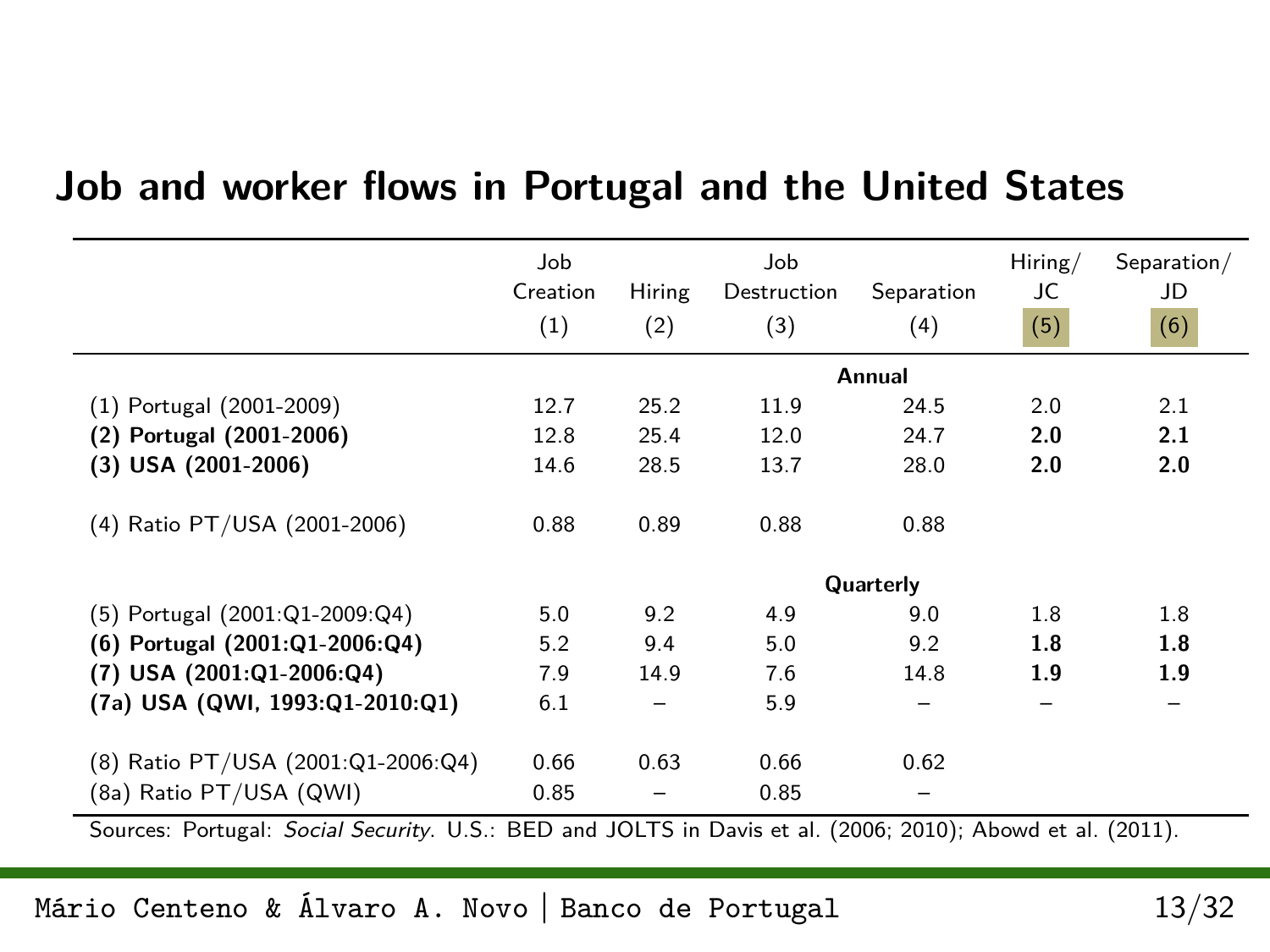#### **E pur si muove: International comparison**  $E \rightarrow (U + I)$   $(U + I) \rightarrow E$ 10.0 10.0 9.0 9.0 8.0 8.0 7.1 6.6 7.0 7.0 6.0 6.0 5.0 5.0 4.0 4.0 3.0 3.0 2.2 2.1 2.0 2.0 1.0 1.0  $0.0$ 0.0  $\widetilde{\mathbb{E}}$ SI **TT** (LFS 2011) FI PT (LFS 2011) PT (LFS 2011) R F F F F F F F F F F F F PT (LFS 2011) 그 집 없 다 님 さとをとえる Source: LFS, Eurosystem. 2010 data. France 2009. Flows in % of labor force.

Mário Centeno & Álvaro A. Novo **|** Banco de Portugal 14[/32](#page-31-0)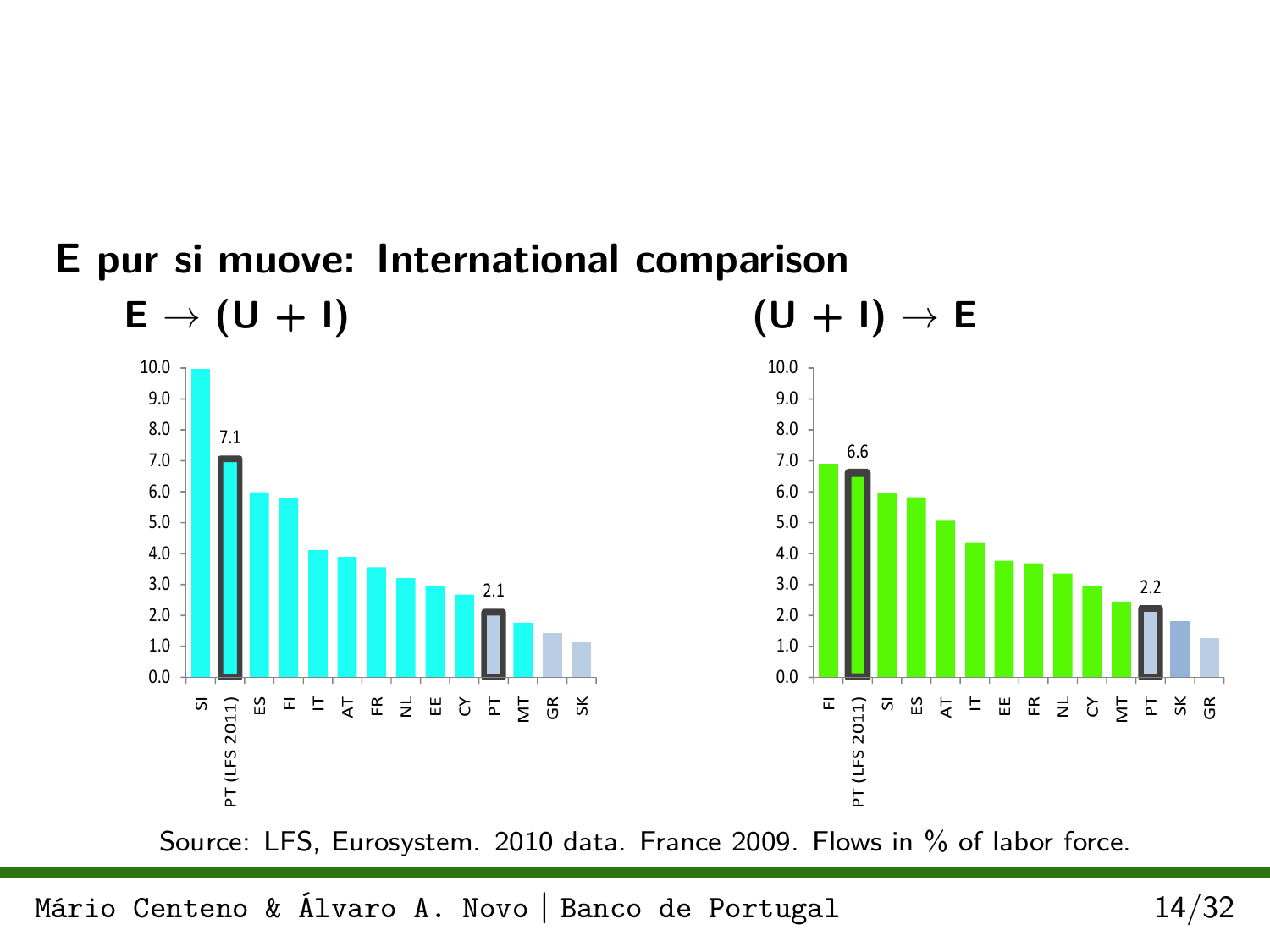|                | Firms with net job |             |         |  |  |  |
|----------------|--------------------|-------------|---------|--|--|--|
| Firm size      | creation           | destruction | stable  |  |  |  |
|                | (1)                | (2)         | (3)     |  |  |  |
| [1, 10]        | 23.0               | 19.5        | 18.1    |  |  |  |
| $[11, 20]$ (T) | 27.5               | 22.6        | 22.5    |  |  |  |
| $[21,100]$ (C) | 30.4               | 24.3        | 23.6    |  |  |  |
| [101, 250]     | 28.6               | 20.8        | 21.0    |  |  |  |
| [251, 499]     | 32.1               | 24.1        | 19.3    |  |  |  |
| $+500$         | 43.5               | 28.4        | 22.2    |  |  |  |
|                |                    |             |         |  |  |  |
| Total          | 31.5               | 23.6        | 19.6    |  |  |  |
|                |                    |             |         |  |  |  |
| Employment     | 1.224.738          | 1.174.261   | 489.639 |  |  |  |
| aaaa           |                    |             |         |  |  |  |

### **Excess worker turnover and firm size**

Source: Social Security, 2001-2009.

- 1. **EWT**: Expanding *>* Contracting *>* Stable.
- 2. **Expanding**: EWT tends to increase with firm size.
- 3. **Contracting**: A less monotonic pattern of increase.
- 4. **Stable employment**: EWT is rather stable.
- 5. **Quasi-experiment**: Treatment and control firms with similar EWT.

#### Mário Centeno & Álvaro A. Novo **|** Banco de Portugal 15[/32](#page-31-0)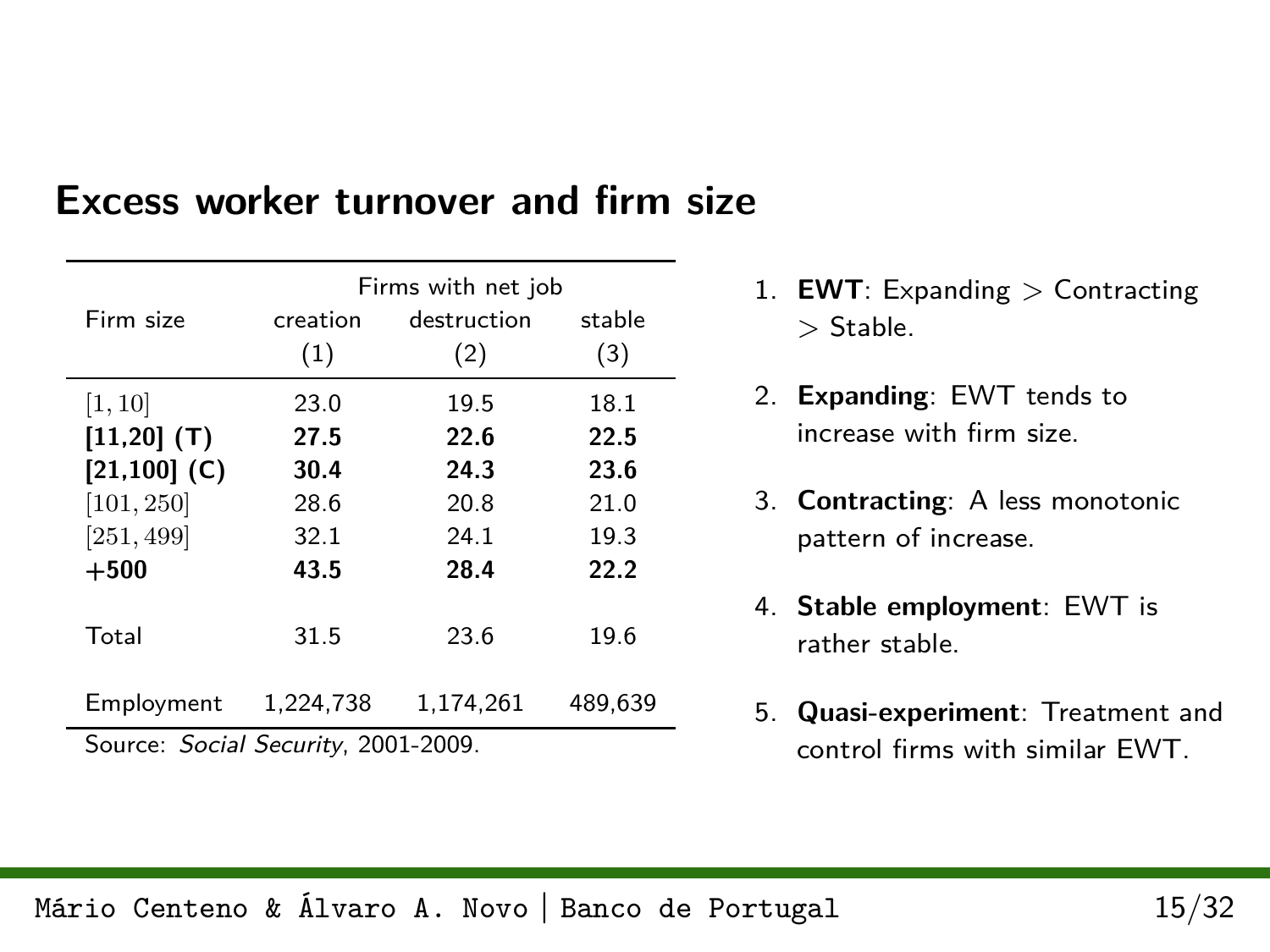# <span id="page-15-0"></span>**6 Match survival and fixed-term contracts**

Mário Centeno & Álvaro A. Novo **|** Banco de Portugal 16[/32](#page-31-0)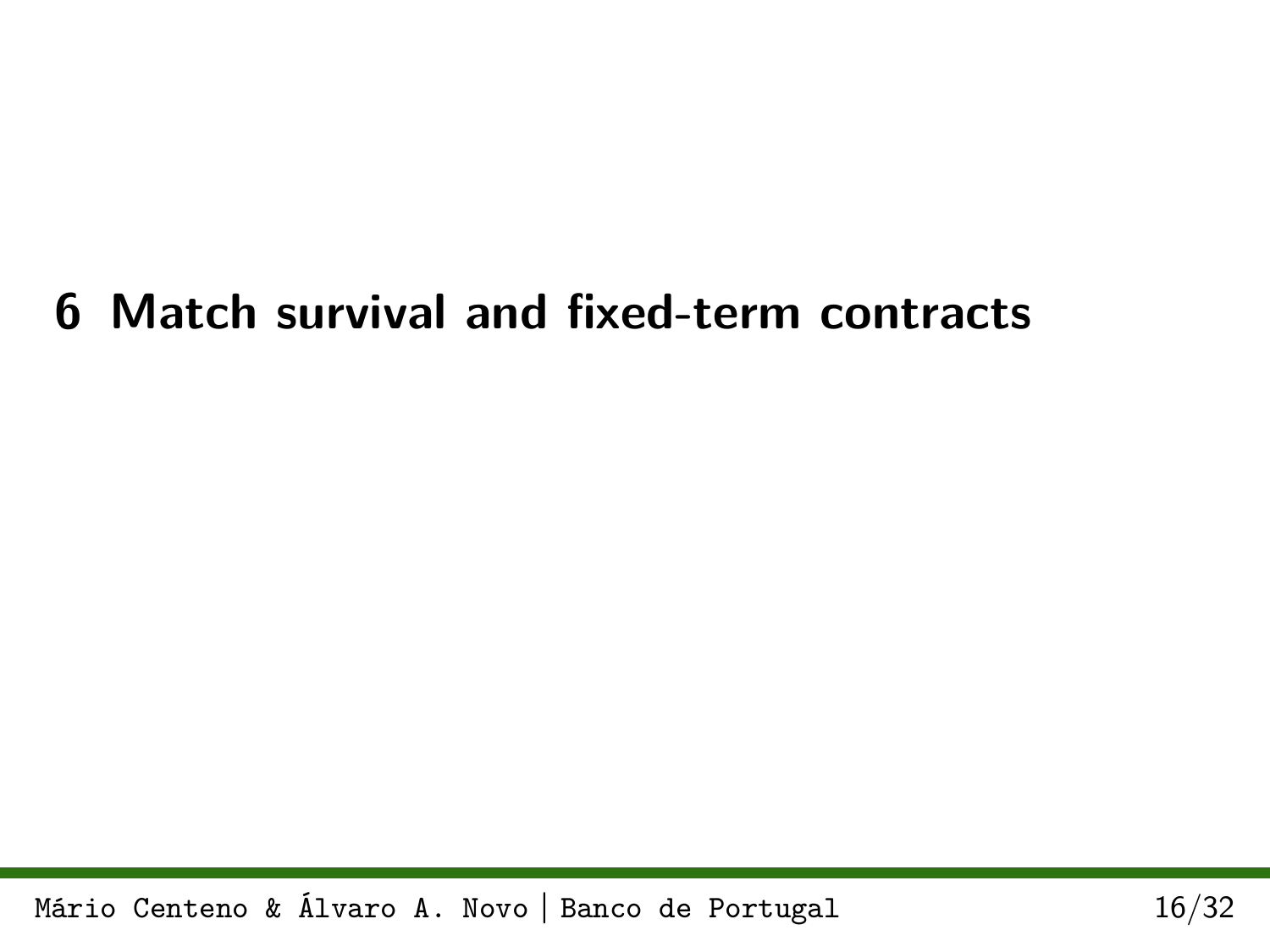How do Portuguese firms achieve these levels of employment variability?

High flows and excess turnover do **not** mean that most workers rotate (Hall 1982, Ureta, 1992).

But requires **heterogeneity** in hiring and separation rates across workers.

In two-tier systems, this is accomplished by placing a large share of the adjustment burden on **fixed-term contracts**.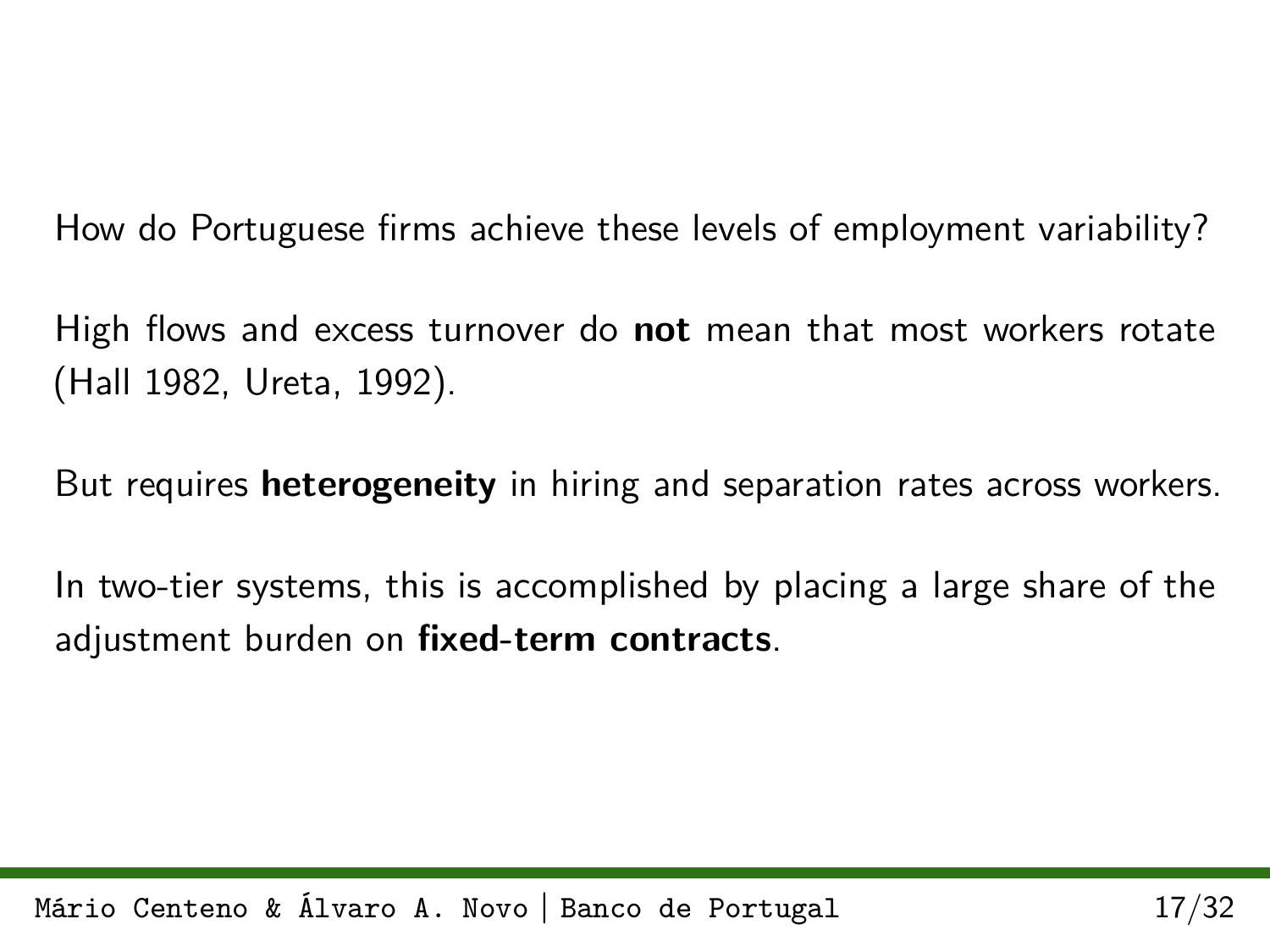### **Matches survival and contract type**

|      | Probability holding the | Fixed-term contract in 2002 |            |  |  |  |
|------|-------------------------|-----------------------------|------------|--|--|--|
|      | same job as in 2002     | Still fixed-term            | Open-ended |  |  |  |
|      | (1)                     | (2)                         | (3)        |  |  |  |
| 2003 | 70.3                    | 41.4                        | 14.1       |  |  |  |
| 2004 | 58.3                    | 22.3                        | 19.6       |  |  |  |
| 2005 | 53.2                    | 13.8                        | 22.9       |  |  |  |
| 2006 | 46.7                    | 9.7                         | 22.0       |  |  |  |
| 2007 | 42.1                    | 7.5                         | 20.4       |  |  |  |
| 2008 | 38.1                    | 5.8                         | 19.0       |  |  |  |

Source: Quadros de Pessoal, 2002-2008.

Computations for all workers regardless of job tenure.

- 1. After 6 years, **40%** of the workers are still in the **same firm**.
- 2. Workers on a **fixed-term contract**, in 2002, have a **lower probability – 25% –** of remaining in the same firm

in 2008.

Mário Centeno & Álvaro A. Novo **|** Banco de Portugal 18[/32](#page-31-0)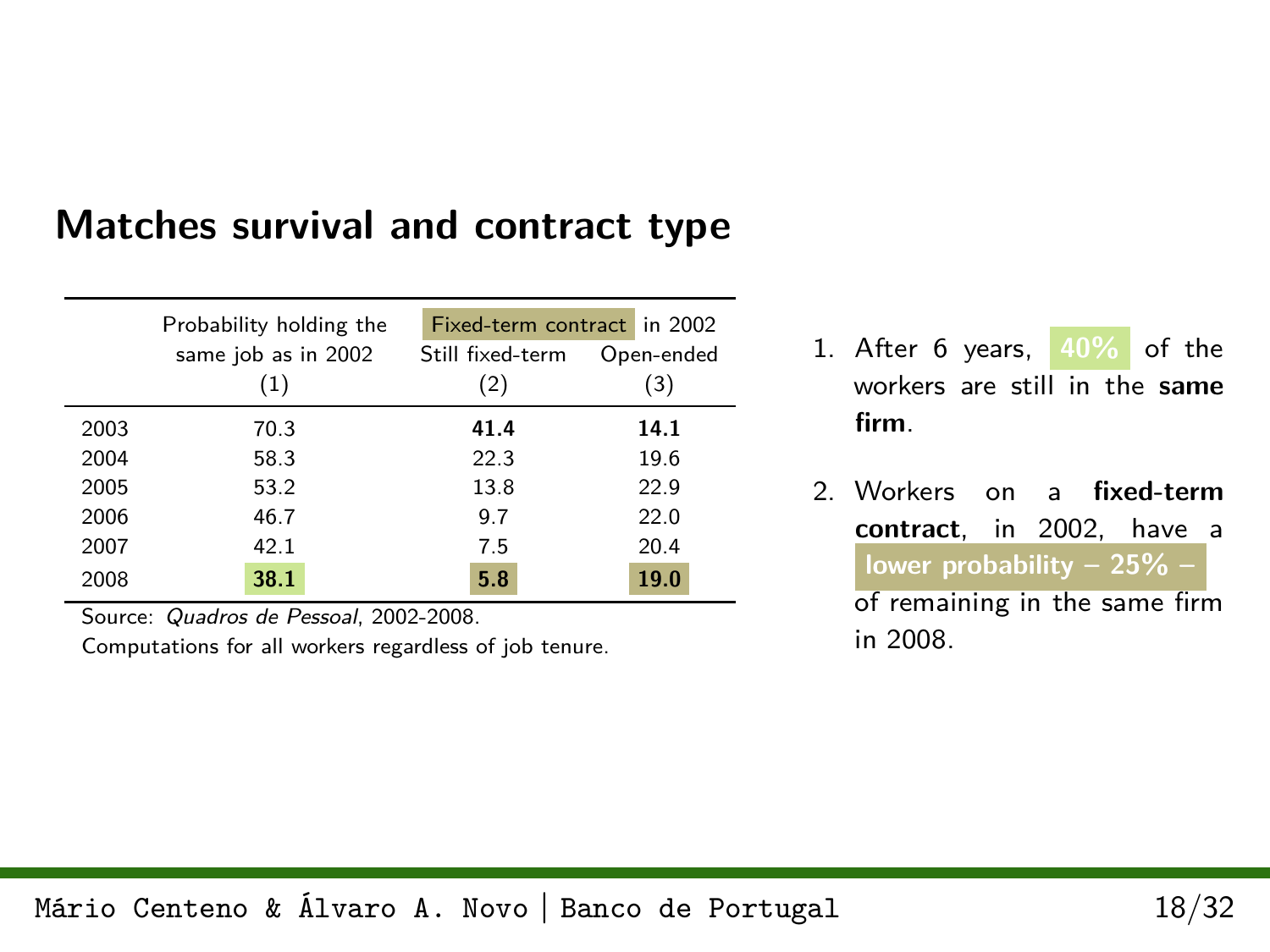# <span id="page-18-0"></span>**7 Quasi-experiment**

Mário Centeno & Álvaro A. Novo **|** Banco de Portugal 19[/32](#page-31-0)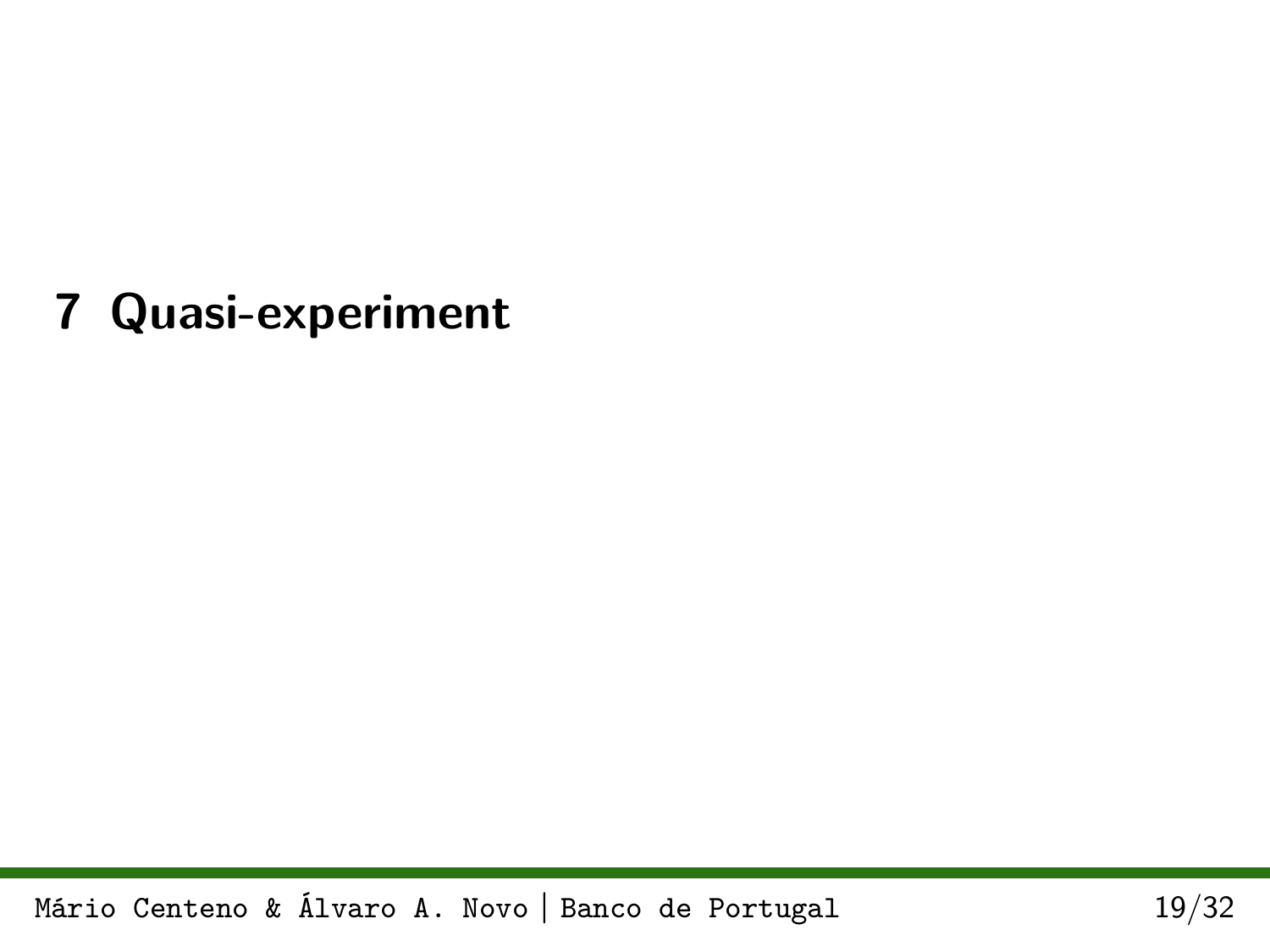In 2004, there was a reform of the employment protection legislation.

**Fair dismissals**: firms with **11 to 20** workers have to comply with **additional procedural requirements**. Before 2004, only firms with **21+** workers.

- **Difference-in-differences** analysis:
	- **– Treatment** firms: 11-20 workers
	- **– Control** firms: 21-100 workers
	- **– Before**: 2002-2003
	- **– After**: 2004-2008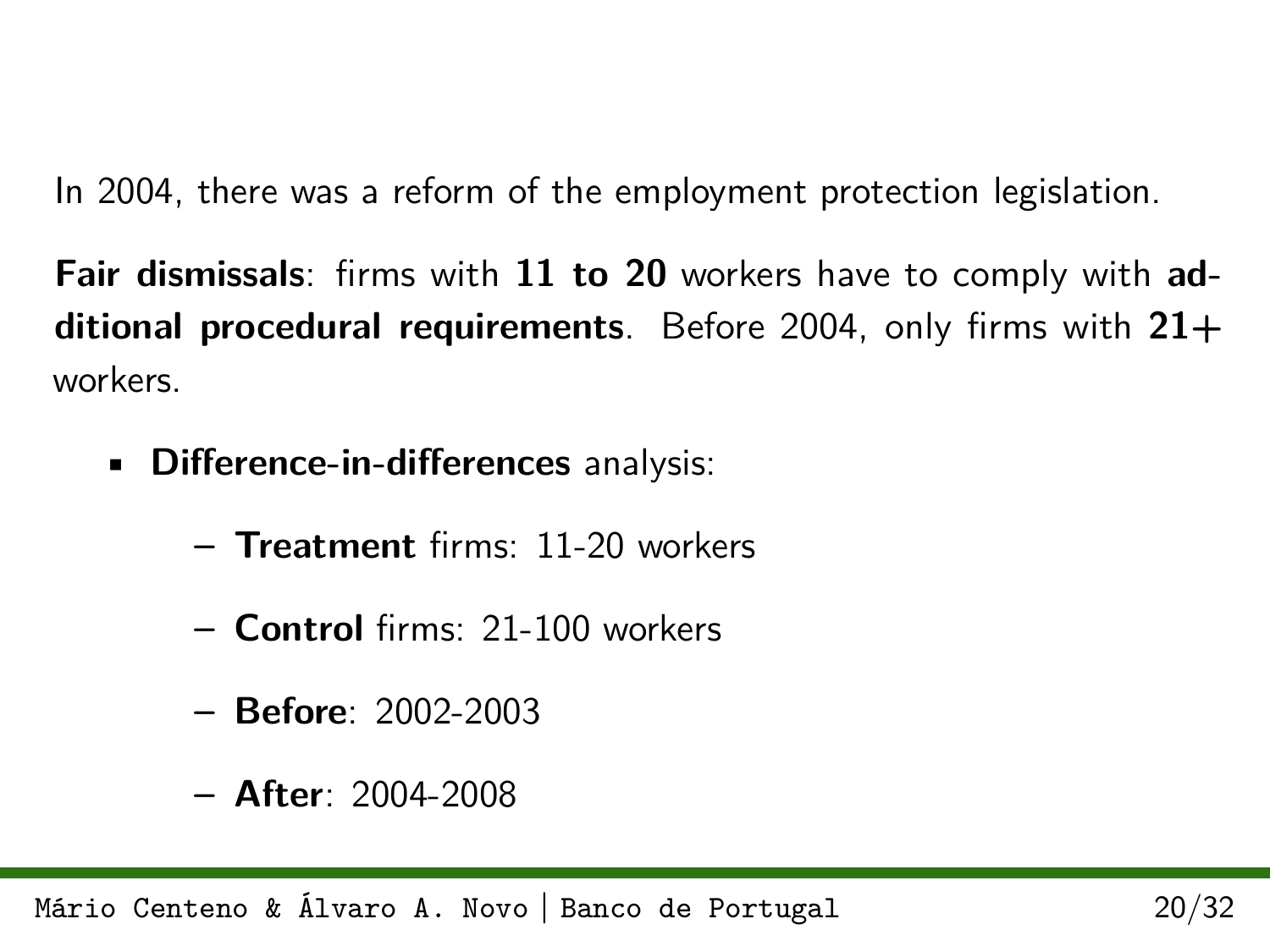| Variable (firm level)                       | Mean   | S.D.      |
|---------------------------------------------|--------|-----------|
| Fixed-term contracts (in %)                 | 28.2   | 27.93     |
| Total excess worker turnover (in %)         | 24.6   | 25.71     |
| Fixed-term contract                         | 34.7   | 36.89     |
| Open-ended contract                         | 12.4   | 19.75     |
| Educational level, % of workers with:       |        |           |
| 9 or less years                             | 69.9   | 27.31     |
| $10-12$ years                               | 19.7   | 18.97     |
| College                                     | 10.4   | 16.56     |
| Firm size (average number of workers)       | 27.1   | 18.86     |
| Worker-firm matches (2003-2008)             |        | 4 903 529 |
| Number of firms                             | 45 876 |           |
| Number of observations (firm $\times$ year) |        |           |
| <b>Before</b>                               |        |           |
| Treatment                                   |        | 14 170    |
| Control                                     |        | 11 877    |
| After                                       |        |           |
| Treatment                                   |        | 81 439    |
| Control                                     |        | 73 645    |
| Total                                       |        | 181 131   |

#### **Quadros de Pessoal: Average 2003-2008**

- 1. **More than a quarter** of a typical firm's workforce is on **fixedterm** contracts.
- 2. On average, **25% of worker turnover** is in excess of amount required to achieve a particular change in employment.

The **open-ended** rate is only **12%**.

The **fixed-term** rate is 3 times more, **35%**.

Notes: Quadros de Pessoal, firm-level values 2003-2008.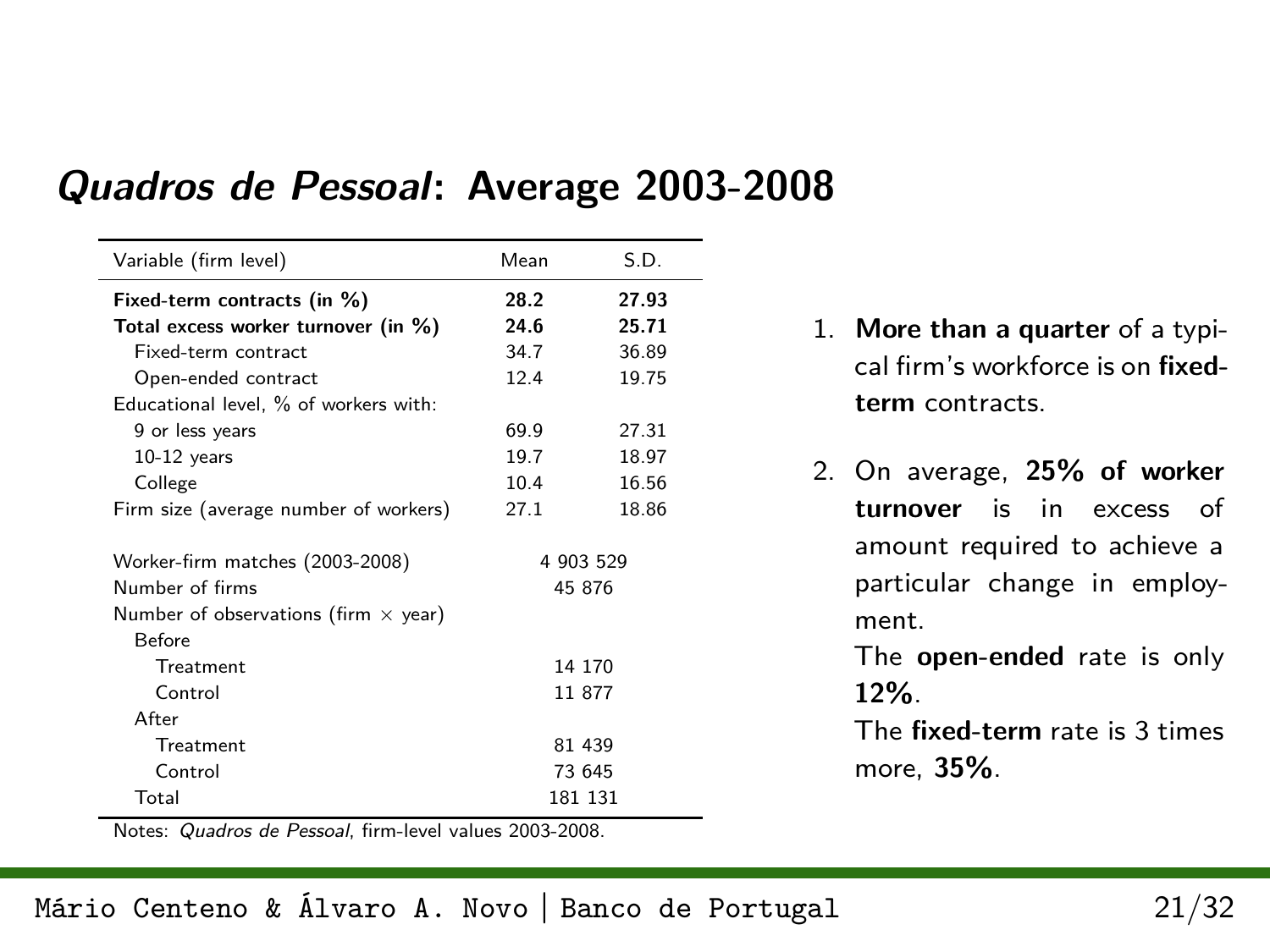#### **Prima facie evidence: Match survival**

|                           | Two-year             |        |                             | Two-year probability<br>that a fixed-term |                             |        |  |
|---------------------------|----------------------|--------|-----------------------------|-------------------------------------------|-----------------------------|--------|--|
|                           | survival probability |        | is still                    |                                           | is converted to             |        |  |
|                           | <b>Before</b>        | After  | fixed-term<br><b>Before</b> | After                                     | open-ended<br><b>Before</b> | After  |  |
|                           | (1)                  | (1')   | (2)                         | (2')                                      | (3)                         | (3')   |  |
| Treatment $(T, 11-20)$    | 54.6                 | 59.4   | 22.0                        | 28.9                                      | 18.0                        | 15.8   |  |
| Control (C, 21-100)       | 58.9                 | 63.1   | 24.8                        | 29.2                                      | 19.4                        | 19.0   |  |
| Differences $(T - C)$     | $-4.3$               | $-3.7$ | $-2.9$                      | $-0.4$                                    | $-1.3$                      | $-3.2$ |  |
| Difference-in-differences | 0.7                  |        | 2.5                         |                                           | $-1.9$                      |        |  |
|                           | (0.164)              |        | (0.301)                     |                                           | (0.263)                     |        |  |

Source: Quadros de Pessoal, 2002, 2004, 2006. Before period: 2002 matches; after period: 2004 matches. Standard errors in parentheses.

#### **Unconditional D-in-D**:

More protection of OEC. . .

- 1. Slight increase in two-year survival  $(0.7 \, \text{p.p.})$ , but ...
- 2. More likely to **remain on a fixed-term** contract  $(2.5 \, \text{p.p})$  and ...
- 3. **Lower conversion** rate (-1.9 p.p.).

Signs of substitutability. . .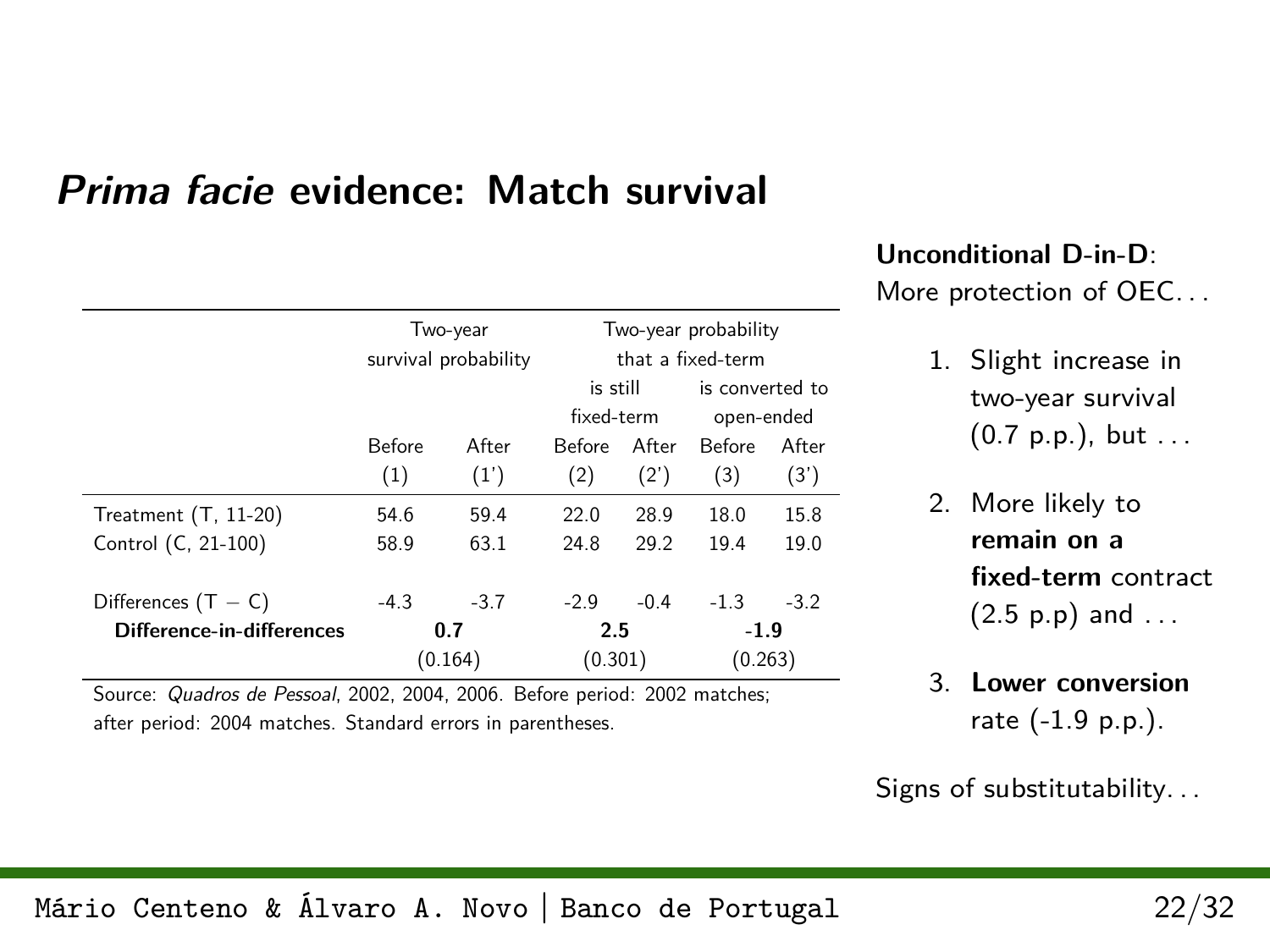| Treatment units                                                                  |            | T:[11, 20] |                        |          |  |  |  |  |
|----------------------------------------------------------------------------------|------------|------------|------------------------|----------|--|--|--|--|
| Control units                                                                    | C:[21,100] |            |                        |          |  |  |  |  |
| Dependent variable                                                               | SFTC.      | EFTC.      | EOEC.                  | EWT      |  |  |  |  |
|                                                                                  | (1)        | (2)        | (3)                    | (4)      |  |  |  |  |
| After                                                                            | 0.445      | $-1.213$   | $-1.422$               | $-0.622$ |  |  |  |  |
|                                                                                  | (0.139)    | (0.444)    | (0.190)                | (0.211)  |  |  |  |  |
| Treat                                                                            | $-1.180$   | $-0.710$   | 0.309                  | 0.153    |  |  |  |  |
|                                                                                  | (0.232)    | (0.800)    | (0.319)                | (0.353)  |  |  |  |  |
| After $\times$ Treat                                                             | 1.629      | 1.306      | $-0.105$               | 0.292    |  |  |  |  |
|                                                                                  | (0.182)    | (0.649)    | (0.250)                | (0.277)  |  |  |  |  |
| Control variables                                                                |            |            | $-$ Yes. See notes $-$ |          |  |  |  |  |
|                                                                                  |            |            |                        |          |  |  |  |  |
| Average of dependent variable                                                    | 28.2       | 34.7       | 12.4                   | 24.6     |  |  |  |  |
| Number of firms                                                                  | 45 876     | 34 049     | 43 708                 | 45 876   |  |  |  |  |
| No observations                                                                  | 181 131    | 107 768    | 171 255                | 181 131  |  |  |  |  |
| Firm fixed effects estimates. SFTC: share of fixed-term contracts; EFTC: excess  |            |            |                        |          |  |  |  |  |
| worker turnover among fixed-term contracts; <b>EOEC</b> : excess worker turnover |            |            |                        |          |  |  |  |  |

#### **Quasi-experimental evidence: Share of FTC and EWT**

Firms with 11–20 workers have a **more stringent** OEC fair dismissals law, causing:

- 1. an **increase** in the share of FTC, 1.6 p.p..
- 2. **higher** turnover of FTC, 1.3 p.p..
- 3. **no impact** on OEC and overall turnover.

#### Mário Centeno & Álvaro A. Novo **|** Banco de Portugal 23[/32](#page-31-0)

among open-ended contracts; **EWT**: total excess worker turnover (in %).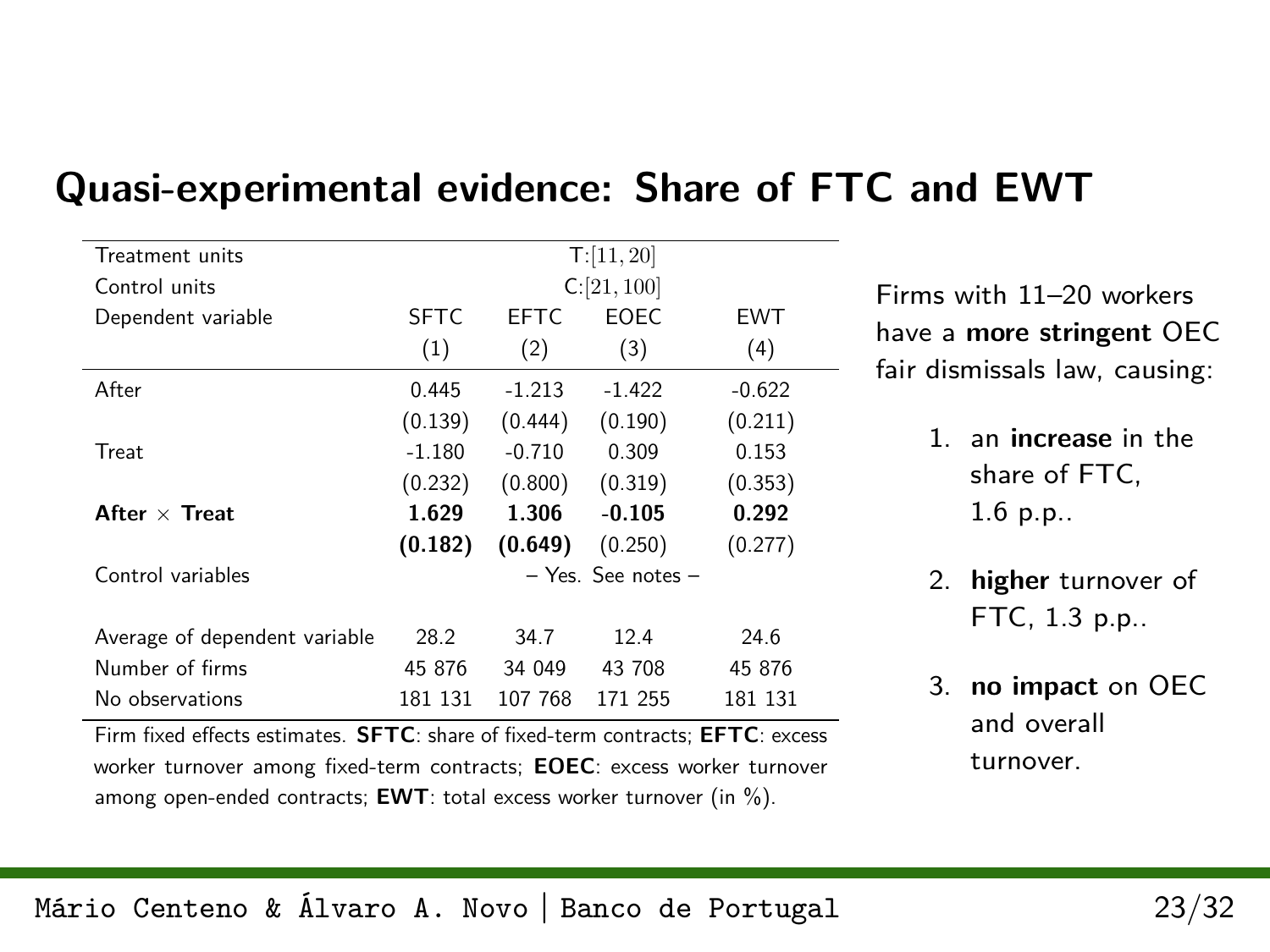### **D-in-D: Endogeneity of treatment response (1)**

| Treatment assignment | In 'before' period |             |          |  |  |
|----------------------|--------------------|-------------|----------|--|--|
| Treatment units      |                    | T:[11,20]   |          |  |  |
| Control units        |                    | C:[21,100]  |          |  |  |
| Dependent variable   | <b>SFTC</b>        | <b>EFTC</b> | EOEC     |  |  |
|                      | (1)                | (2)         | (3)      |  |  |
| After $\times$ Treat | 1.782              | 1.278       | $-0.173$ |  |  |
|                      | (0.178)            | (0.620)     | (0.236)  |  |  |
| Avg. dep. variable   | 25.6               | 31.2        | 12.3     |  |  |
| No observations      | 157 446            | 90 436      | 151 452  |  |  |
|                      |                    |             |          |  |  |

**Treatment status** defined in the **before period** and **kept the same** each year. The results are robust. . .

- 1. an **increase** in the share of FTC, 1.8 p.p..
- 2. **higher** turnover of FTC, 1.3 p.p..
- 3. **no impact** on OEC and overall turnover.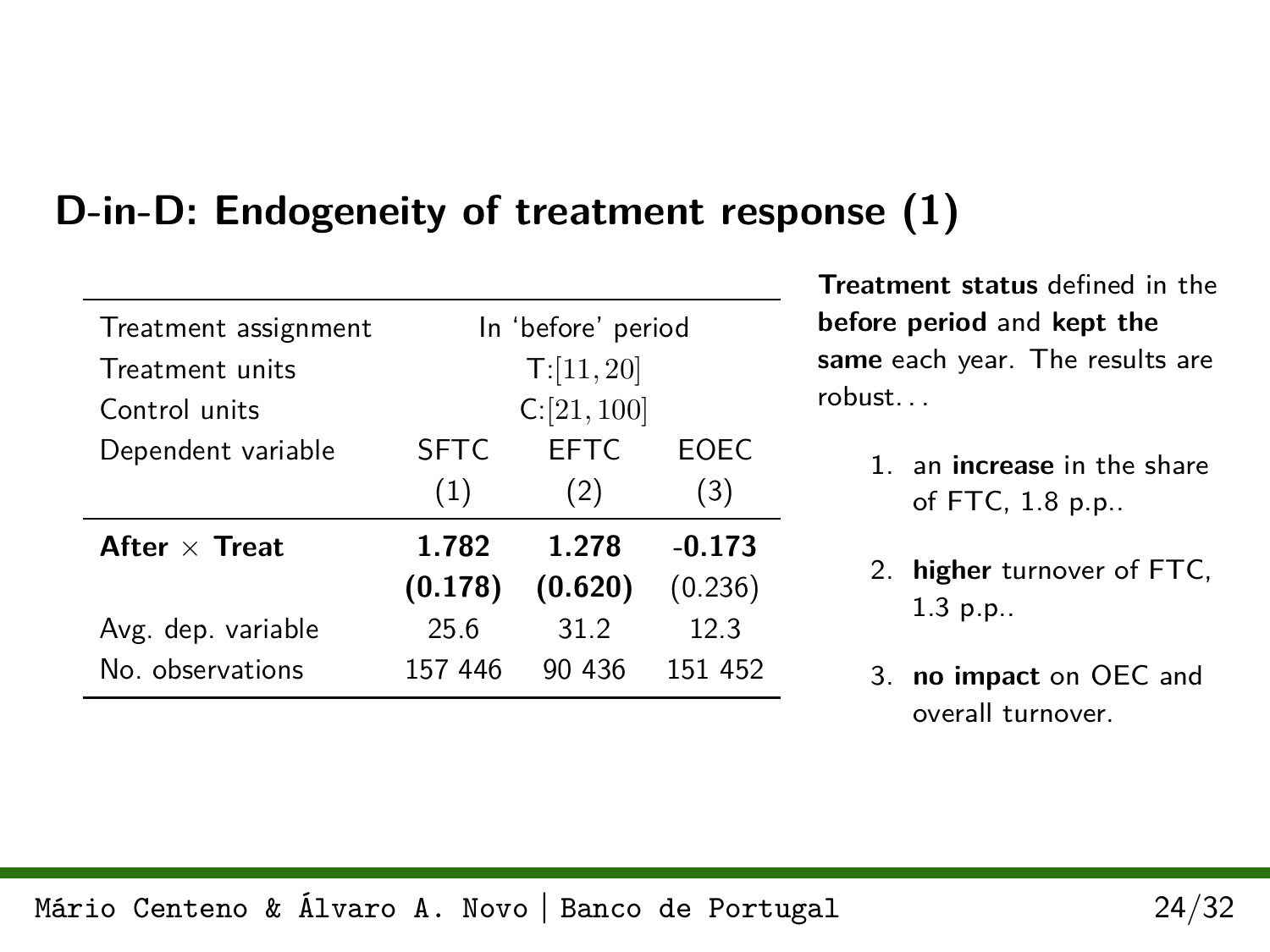### **D-in-D: Endogeneity of treatment response (2)**

| Treatment assignment |                                    | Always the same |         |  |  |  |
|----------------------|------------------------------------|-----------------|---------|--|--|--|
| Treatment units      | T:[11, 20]                         |                 |         |  |  |  |
| Control units        | C:[21,100]                         |                 |         |  |  |  |
| Dependent variable   | <b>SFTC</b><br><b>FFTC</b><br>EOEC |                 |         |  |  |  |
| After $\times$ Treat | 2.083<br>$-0.036$<br>2.145         |                 |         |  |  |  |
|                      | (0.198)                            | (0.723)         | (0.272) |  |  |  |
| Avg. dep. variable   | 28.8                               | 35.5            | 12.3    |  |  |  |
| No. observations     | 142 636                            | 84 519          | 135 325 |  |  |  |
|                      |                                    |                 |         |  |  |  |

Consider only firms that **never** changed treatment status throughout entire sample period. The results are robust. . .

- 1. an **increase** in the share of FTC, 2.1 p.p..
- 2. **higher** turnover of FTC, 2.1 p.p..
- 3. **no impact** on OEC and overall turnover.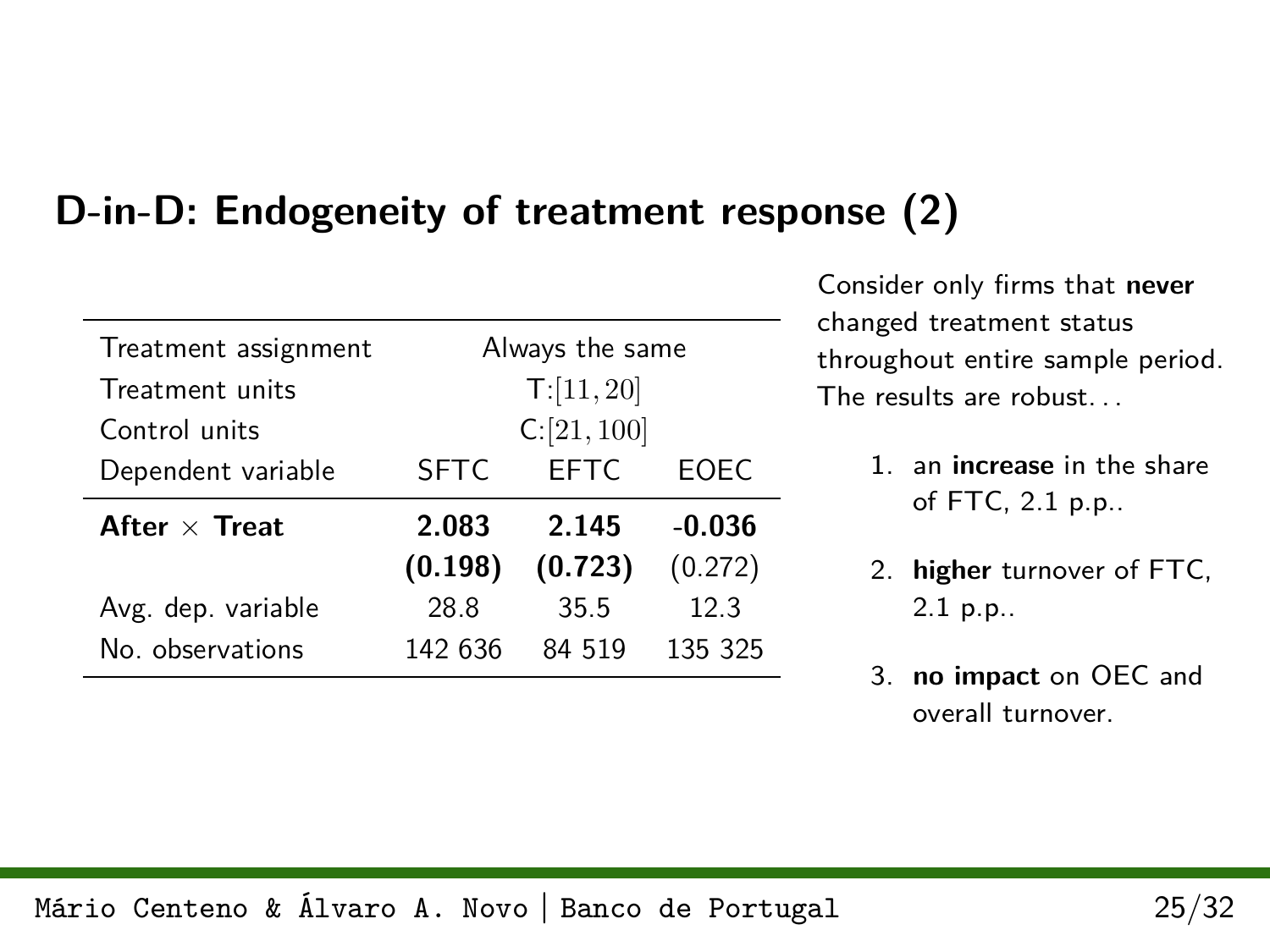### **D-in-D: Endogeneity of treatment response (3)**

| Treatment assignment | Period-by-period                   |         |         |  |  |
|----------------------|------------------------------------|---------|---------|--|--|
| Treatment units      | T:[13, 17]                         |         |         |  |  |
| Control units        | C:[26,100]                         |         |         |  |  |
| Dependent variable   | <b>FFTC</b><br><b>SFTC</b><br>EOEC |         |         |  |  |
| After $\times$ Treat | 1.805<br>1.264<br>$-0.052$         |         |         |  |  |
|                      | (0.202)                            | (0.724) | (0.272) |  |  |
| Avg. dep. variable   | 25.6                               | 33.6    | 11.8    |  |  |
| No observations      | 153 662                            | 95 179  | 145 438 |  |  |
|                      |                                    |         |         |  |  |

**Exclude** from the sample firms close to the before and after **size thresholds**. The results are robust. . .

- 1. an **increase** in the share of FTC, 1.8 p.p..
- 2. **higher** turnover of FTC, 1.3 p.p..
- 3. **no impact** on OEC and overall turnover.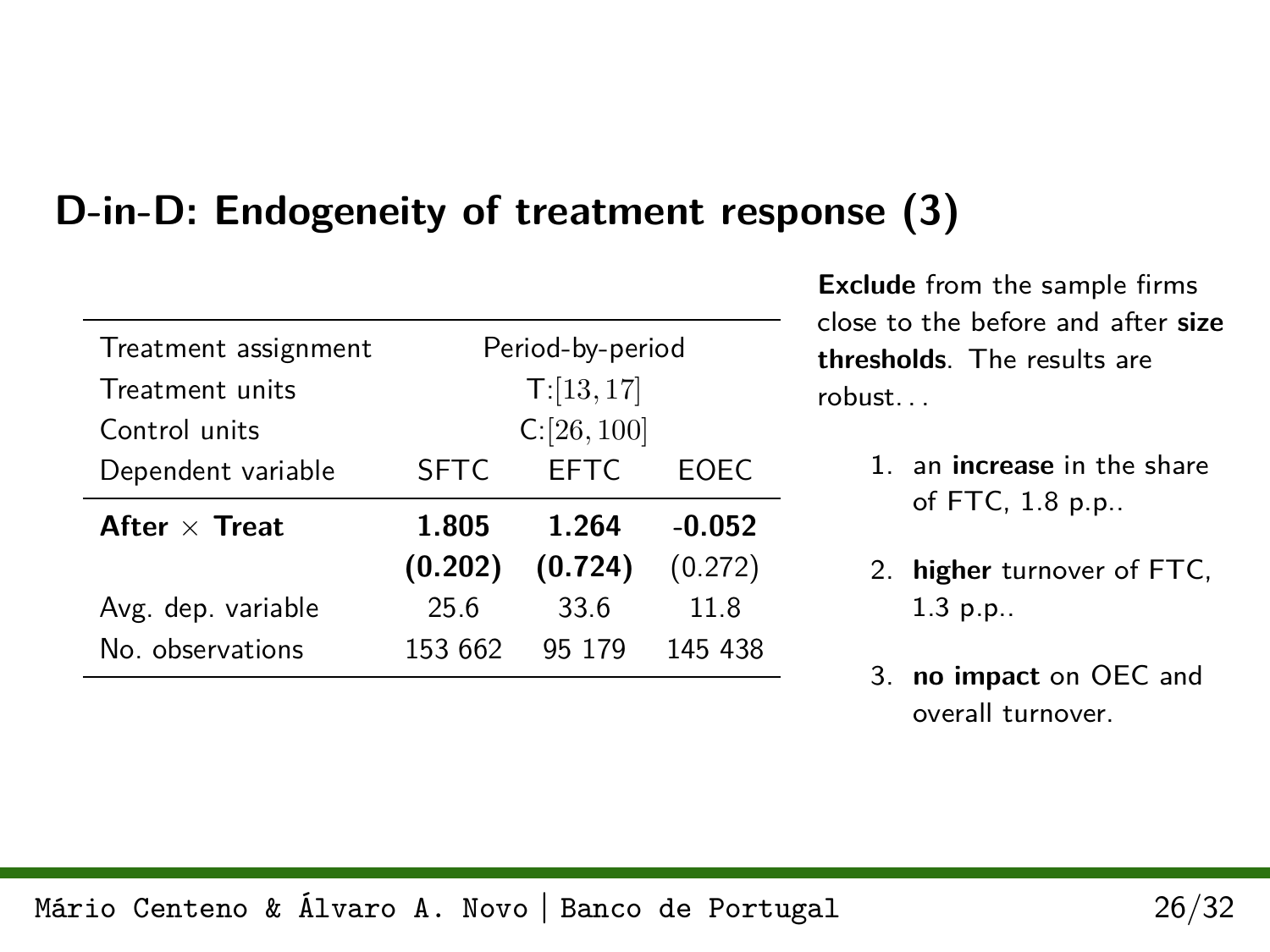### <span id="page-26-0"></span>**8 Regression analysis**

Mário Centeno & Álvaro A. Novo **|** Banco de Portugal 27[/32](#page-31-0)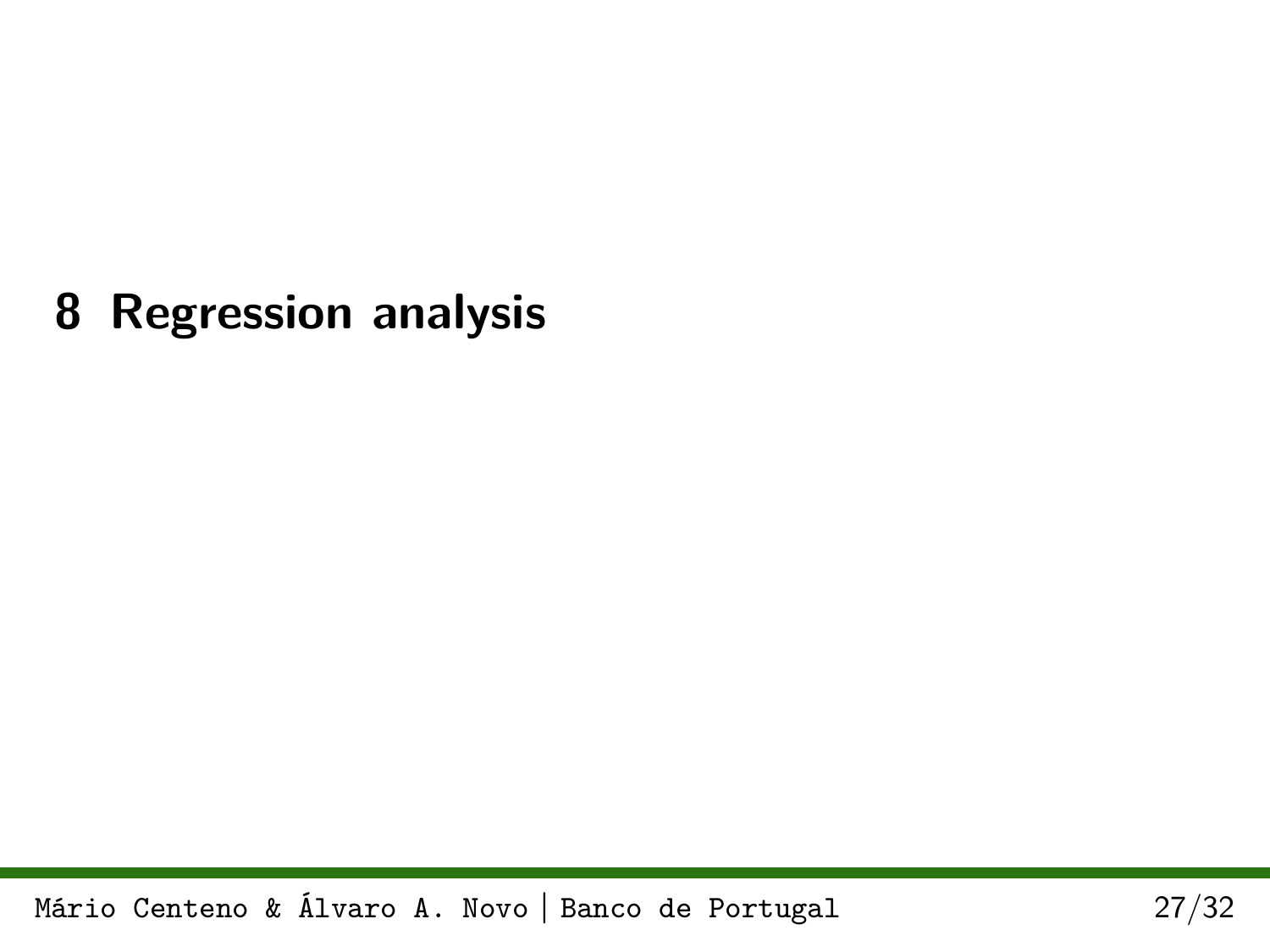Empirical literature on excess worker turnover and dual labor markets is scarce.

We contribute by performing a systematic analysis of the relationship between **excess worker turnover** and **firm, match,** and **worker** characteristics, paying special attention to the role of segmentation.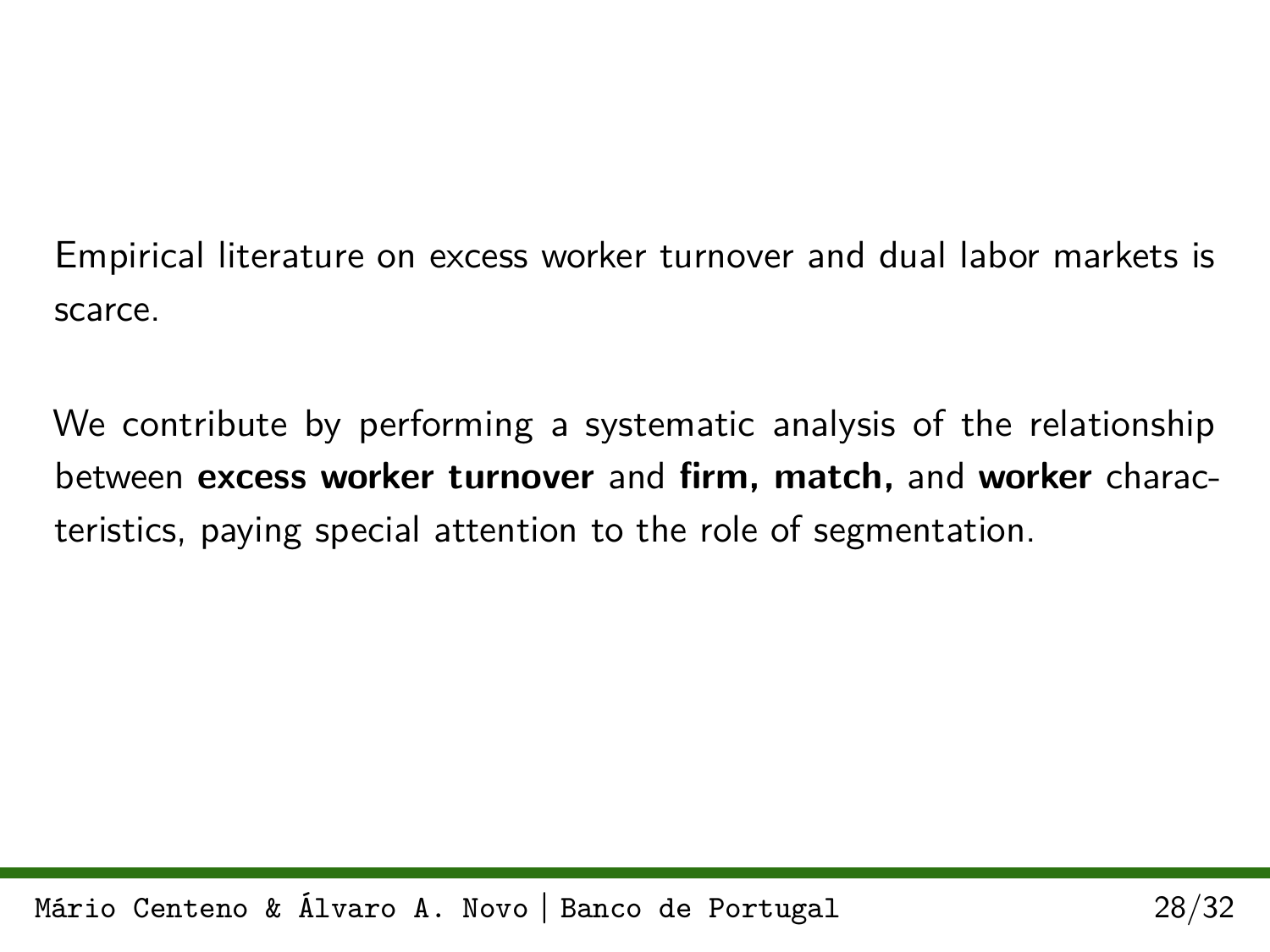| <b>Excess turnover: Fixed effects estimation</b> |  |  |
|--------------------------------------------------|--|--|
|                                                  |  |  |

| Dependent variable              | EFTC.   | EOEC.       | EWT     |
|---------------------------------|---------|-------------|---------|
|                                 | (1)     | (2)         | (3)     |
| Fixed-term contracts (%)        | 0.269   | $-0.189$    | 0.072   |
|                                 | (0.007) | (0.003)     | (0.003) |
| Other covariates                |         | $-$ Yes $-$ |         |
| Average excess turnover         | 32.3    | 122         | 23.1    |
| Number of firms                 | 48 702  | 66 455      | 69 738  |
| Number of observations          | 162 767 | 297 346     | 315 104 |
| Fraction of unobserved variance | 0.46    | 0.44        | 0.51    |

Notes: Quadros de Pessoal, 2003-2008. Sample of firms with 5 or more workers. Standard errors in parentheses from firm fixed effects estimates. EFTC: excess worker turnover among fixed-term contracts; EOEC: excess worker turnover among open-ended contracts; EWT total excess worker turnover.

We've seen a high substitutability of - contract types. So let's focus on a 10 p.p. increase in FTC. It leads to:

- 1. 2.7 p.p increase in fixed-term contracts excess turnover. . .
- 2. . . . but it decreases open-ended contracts excess turnover by 1.9 p.p.
- 3. Total excess worker turnover increases 0.7 p.p.

#### Mário Centeno & Álvaro A. Novo **|** Banco de Portugal 29[/32](#page-31-0)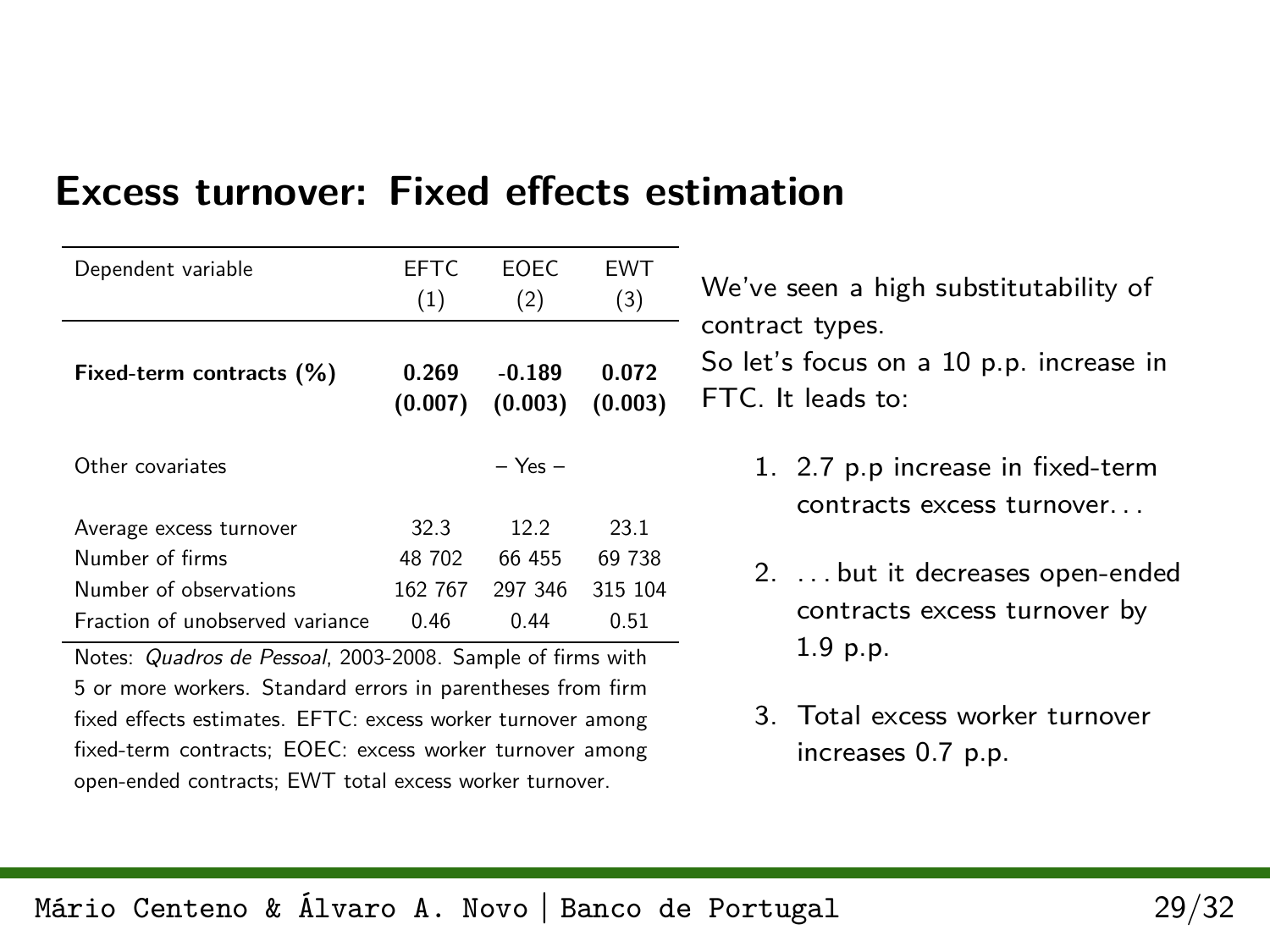# **Conclusion**

- 1. Portuguese job and worker flows **fit stylized facts**. Despite labor code rigidity, there is an **intense reallocation** of workers.
- 2. Theoretically, FTC share a larger burden of the adjustment. **Our results adhere to this theoretical framework.**
- 3. **Stringent OEC** legislation led to **(i)** larger share of FTC; **(ii)** more excess worker turnover among FTC; **(iii)** no impact on excess worker turnover among OEC.
- 4. Clear signs of a high **substitutability** of contract types. The burden of adjustment falls upon workers on FTC.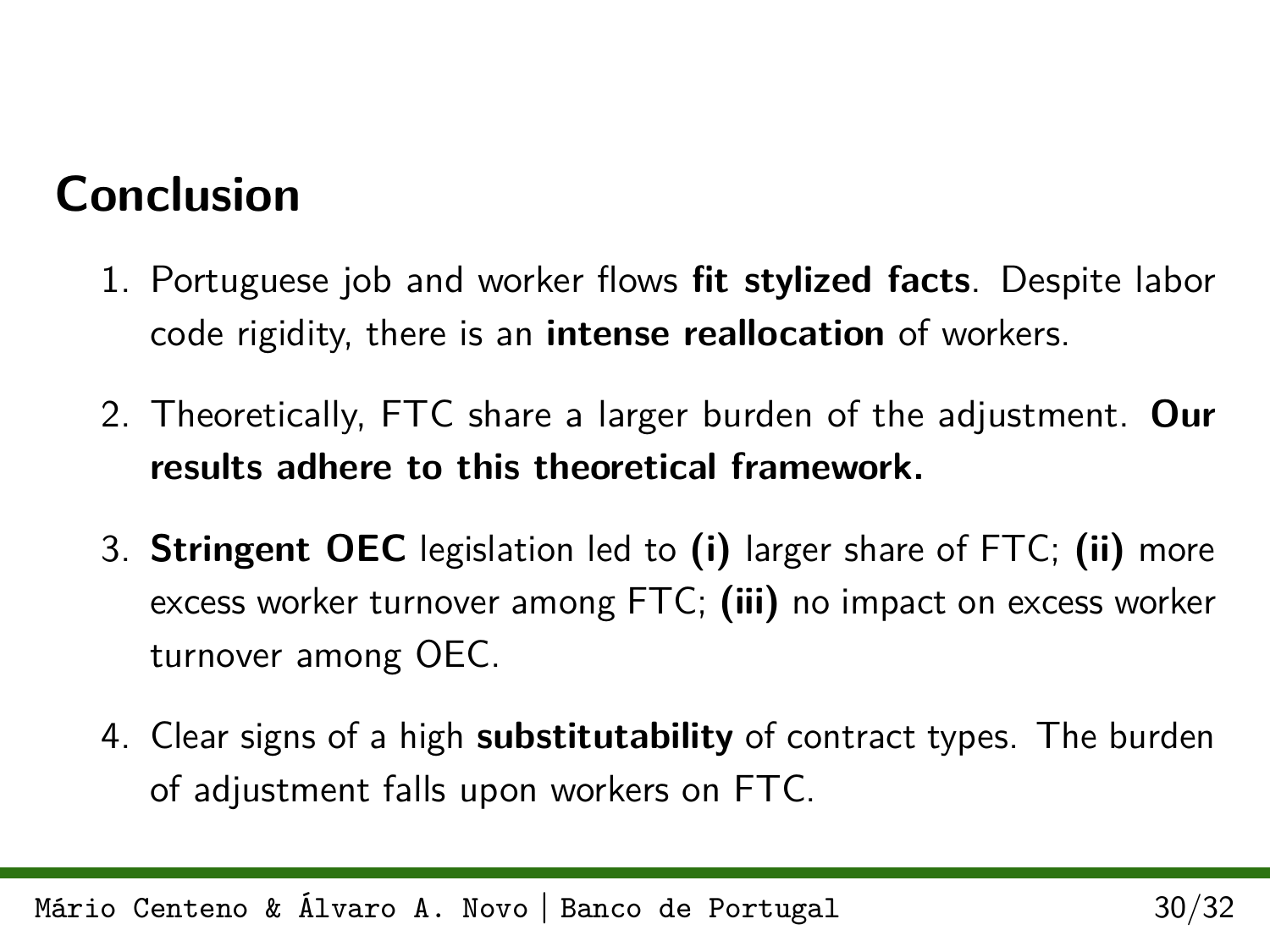### **Future research**

- 1. **Churning is a productive process**. Schumpeterian view or the interpretation of matches as an "experience good" require churning.
- 2. Then, churning should be associated with wage increases.
- 3. Are some workers exposed to **"too much of a good thing"**?
- 4. They may. But we need to look at what happens after workers separate from firms and/or firms rehire new workers: **reemployment match quality**. Wage distribution.
- 5. Look at outcomes from the perspective of **firms and workers**.